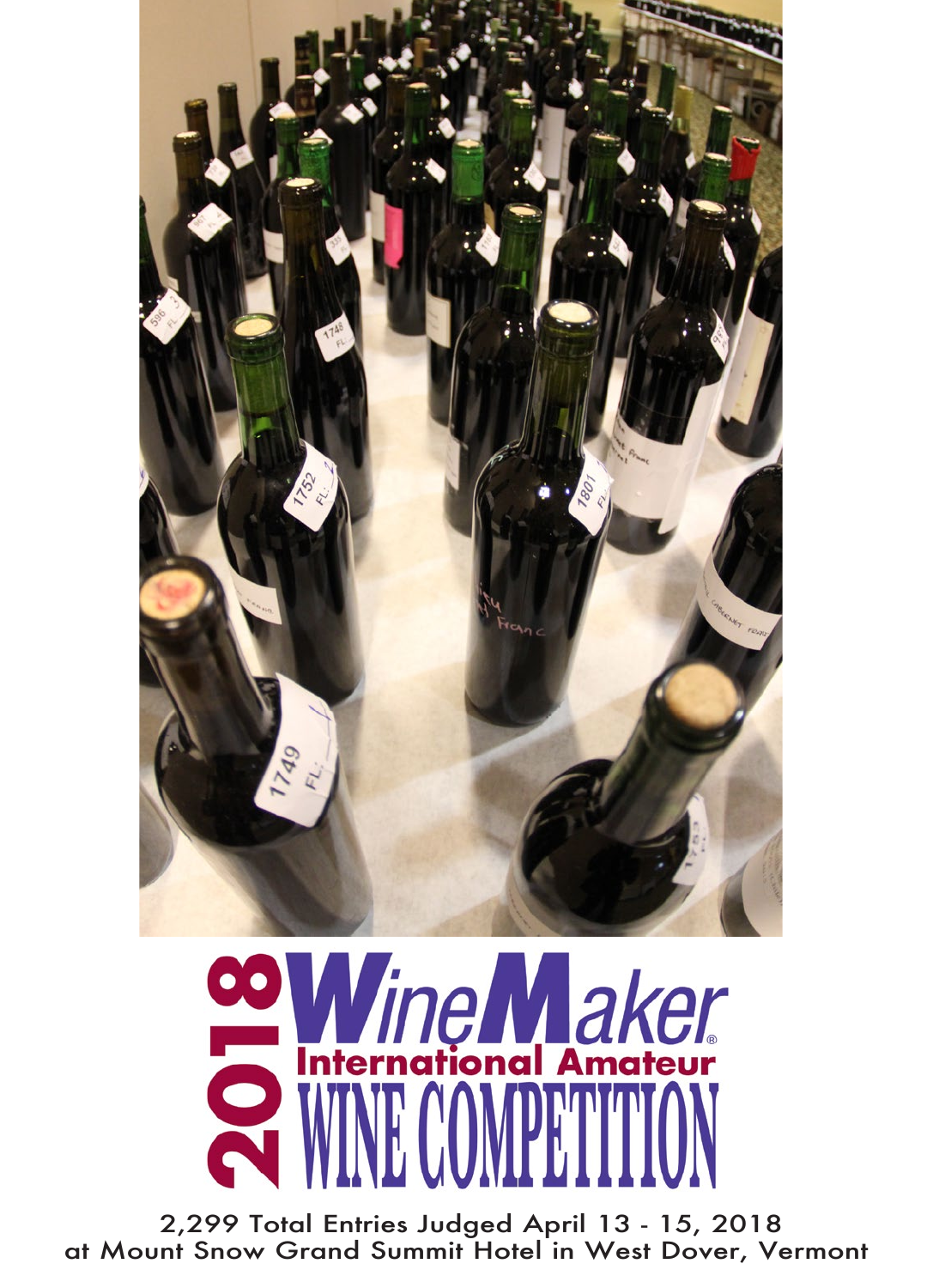

rom April 13 to 15, 2018, a total of 2,299 different wines were judged at the Grand Summit Lodge and Conference Center at Mount Snow Resort in West Dover, Vermont. This year's competition was again the largest wine competition of its kind in the world. The 2,299 entries arrived from hobby winemakers living throughout North America in 48 American states and 5 Canadian provinces and as far away as Philippines and Turkey. It continues to be the single largest and most diverse collection of hobby wines assembled annually under one roof. Over the course of three days, experienced judging panels worked through 463 flights, examining each wine using the UC-Davis 20-point wine  $\begin{array}{c}\n\bullet \\
\bullet \\
\bullet\n\end{array}$ 

scale evaluating appearance, aroma, taste, aftertaste and overall impression. The wines were entered in 50 different categories and included an astonishing array of varietals and wine styles. Kit wines competed alongside fresh-grape entries in this blind tasting. Entries were awarded gold, silver, bronze and best of show medals based on the average score given by the judging panel. The Gene Spaziani Grand Champion Wine award was the top overall scoring wine across all categories. The Club of the Year was given to the club whose members won the most medals and the Retailer of the Year and U-Vint of the Year awards were given to the winemaking supply stores whose customers outperformed other similar shops. Finally the Winemaker of the Year award was given to the individual entrant who has the highest average score across their top 5 scoring wines in the competition.

Congratulations to everyone who won a medal, and a sincere thanks to our sponsors, Competition Director Ric Quental, Events Manager Jannell Kristiansen, our judges, competition volunteers, and of course everyone who took time to enter. We are already busy planning for the 2019 edition of this competition so get your wines ready for the March 15, 2019 entry deadline! Cheers and thanks for entering your wines!

#### **GENE SPAZIANI GRAND CHAMPION WINE** Kathleen Ondrus Fruita, CO SPONSOR:

100% Muscat Canelli 2017



craft winemaking

# **BEST OF SHOW RED**

Don Sowers Newport Beach, CA 100% Malbec 2016 SPONSOR:



# **BEST OF SHOW WHITE**

Joseph Hansen Kenwood, CA 100% Chardonnay 2015 SPONSOR:



# **BEST OF SHOW DESSERT**

Joe Laws Wright City, MO 100% Winexpert Riesling Ice Wine 2017 SPONSOR:

craft @ cork

INSPIRATION FOR CRAFT WINEMAKING

#### **BEST OF SHOW COUNTRY FRUIT**

John J. Matchock Ramey, PA 50% Blueberry, 50% Blackberry 2017 SPONSOR:

**E.C.Kraus Home Wine & Beer Making Supplies** 

#### **WINEMAKER OF THE YEAR** Kathleen Ondrus Fruita, CO

SPONSOR:



# **BEST OF SHOW SPARKLING**

Callie McHarg and Keith Warawa 100 Mile House, BC 100% RJS Craft Winemaking Orchard Breezin' Plum Passion 2017 SPONSOR:

# **LALLEMAND**

#### **BEST OF SHOW KIT/ CONCENTRATE**

Todd Cunningham • North Vancouver, BC 100% RJS Craft Winemaking En Primeur Winery Series Italian Amarone 2016 SPONSOR:



# **BEST OF SHOW MEAD**

Jeff Ferris • Bemidji, MN 33% Honey, 33% Green Apples, 33% Blueberry 2017 SPONSOR: 拳

#### **DUTCH** #GOLD\* PURE HONEY

# **RETAILER OF THE YEAR**

 MoreWine! • California and Pennsylvania SPONSOR:

> **winexpert**\* LOVE YOUR WINE. GUARANTEED.

#### **CLUB OF THE YEAR**

Contra Costa Wine Group California SPONSOR:<br>MUSTO WINE GRAPE COMPANY, LLC juicegrape.com

# **U-VINT OF THE YEAR**

Curds and Wine • San Diego, CA SPONSOR:



**BEST OF SHOW ESTATE GROWN** Gary P. Reed

Bennington, VT 100% Estate Beet 2016 SPONSOR:

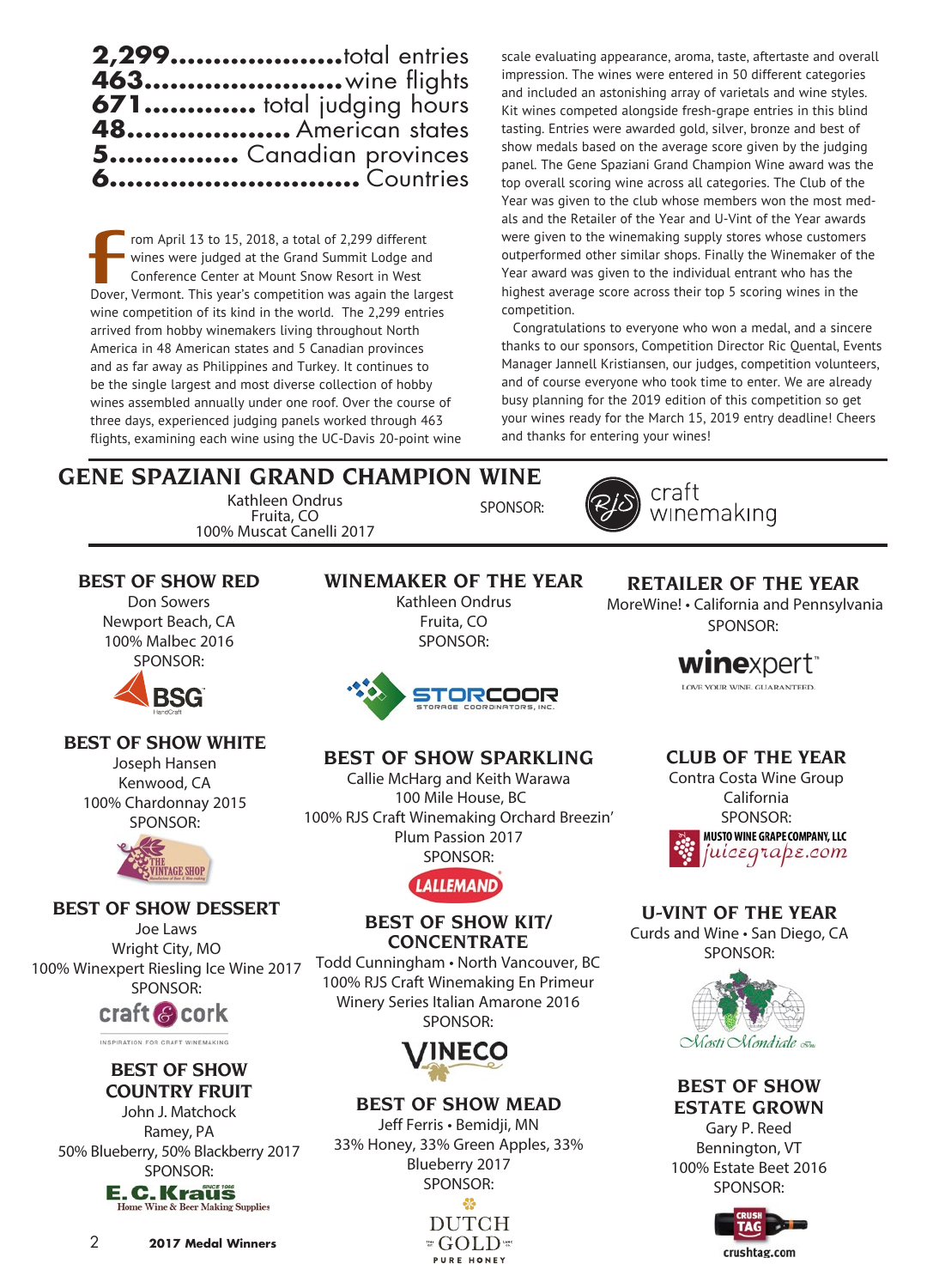# White Native<br>American Varietal **Sponsor: LOGIC, Inc.**

11 Entries GOLD

Janet R. Lewis • Towanda,PA 75% Diamond, 25% Catawba 2016

#### SILVER

Andrew Flexer • New Holland, PA 100% Estate Niagara 2016 Wayne Shaw • Holly Springs, NC 100% Muscadine 2017

#### **BRONZE**

Adam Dunnington • Deerfield, WI 100% Estate Niagara 2015 Donald Rieger • Elyria, OH 100% Niagara 2017 John Zeigler • Smithsburg, MD 100% Catawba 2017

# White Native American Blend

1 Entry No Medals Awarded

# Red Native<br>American Varietal 23 Entries

GOLD Kent Eichenauer • Urbana, OH 100% Concord 2017

#### SILVER

Robert Rosser • Boaz, AL 100% Estate Ison Variety Muscadine 2017

#### BRONZE

Joseph Guglielmucci • Knoxville, TN 100% Estate Concord 2018 Christopher Norton • Springfield, MO 100% Concord 2017 Wayne Shaw • Holly Springs, NC 100% Muscadine 2017 David Wawro • Jordan, NY 100% Concord 2017

# Red Native American Blend 4 Entries

GOLD Robert Rosser • Boaz, AL 100% Red Native American Blend 2017

#### **BRONZE**

John Maher • Charles Town, WV 40% Estate Norton, 30% Estate Chambourcin, 30% Estate Regent 2015

# Blush/Rosé Native<br>American

#### **Sponsor: The Beer Essentials** 10 Entries GOLD

Donald Rieger • Elyria, OH 33% Catawba, 33% Concord, 33% Niagara 2017

**BRONZE** Larry Janke • Eagan, MN 100% Estate Concord 2016

# Red or White<br>Native American Late<br>Harvest and Ice Wine

1 Entry No Medals Awarded

# White French-American Hybrid Varietal **Sponsor: Fulkerson**

**Winery & Juice Plant** 43 Entries GOLD Joe Krajkiewcz • Grandville, MI 100% La Crescent 2016 Kathleen Ondrus • Fruita, CO 100% Vignole 2017 Kathleen Ondrus • Fruita, CO 100% Brianna 2017 Kathleen Ondrus • Fruita, CO 100% La Crescent 2017

#### SILVER

James Abate • Red Bank, NJ 100% Estate Vidal Blanc 2016 Mike Bleill • Brookville, IN 85% Estate Seneca, 15% Estate Traminette 2015 Amy Ludwig • Jackson, MO 100% Cayuga 2016 Wendell Martin • Meridian, ID 100% Estate Chardonel 2016 Kathleen Ondrus • Fruita, CO 100% Cabernet Dole 2017 Alan Putnam • Corvallis, MT 100% Estate Prairie Star 2016 Christy Wallen • Fairlawn, VA 100% Estate Vidal Blanc 2017

#### **BRONZE**

Donald Cote' • Cambridge, MN 80% Louis Swenson, 20% Raspberry 2016 Kent Eichenauer • Urbana, OH 100% Estate Vidal Blanc 2017 Michael Krenesky • Beacon Falls, CT 80% Estate Delaware, 20% Royal Red 2015 Stephen Plaso • New Philadelphia, OH 100% Geisenheim 2016 Jason Razzo • Englewood, CO 100% Aromella 2016 Christy Wallen • Fairlawn, VA 100% Estate Traminette 2017 Anthony and Samantha Williams Stephenville, TX 100% Blanc du Bois 2017 Anthony and Samantha Williams Stephenville, TX 100% Blanc du Bois 2017 Bob Zinkel • Madison, WI 100% Delaware 2015

# White French-American Hybrid Blend 5 Entries GOLD

Kelly Ross • Sherwood Park, AB 70% Estate Evangeline, 30% Estate Ravat 2016

#### BRONZE

Robert Fowler • Hudson, WI 50% La Crescent, 50% St. Pepin 2017 Steve and Sylvia Kott • Auburn, NY 53% Estate Cayuga White Riesling, 47% Estate Villard Blanc 2016 Brian Weber • Brainerd, MN 65% Frontenac, 35% Sauvignon Blanc 2016

# Red French-American<br>Hybrid Varietal

**Sponsor: Fulkerson Winery & Juice Plant** 69 Entries **GOLD** Kent Eichenauer • Urbana, OH 100% Frontenac 2017 Michael Glover • Winnsboro, TX 100% Estate Black Spanish 2017 Steve and Sylvia Kott • Auburn, NY 100% Estate Marechal

Foch 2016 Simo Lazreq • Kenora ON 100% RJS Craft Winemaking Cru Select International Niagara Baco Noir 2017 Tom and Suzanne VanderFeen

Cape Girard, MO 100% Chambourcin, sweet 2013

#### SILVER

Rod Allen • Hamilton, MT 100% Estate Marquette 2016 Steve Auer • Coos Bay, OR 100% Estate Leon Millot 2015 Nina Baker • Vaughn, ON 100% Niagara Baco Noir 2017 Gary Grant • Strasburg, VA 100% Estate Chambourcin 2016 Steve and Sylvia Kott • Auburn, NY 100% Estate Noiret 2016 Alan Putnam • Corvallis, MT 100% Estate Marquette 2013 Wayne Ross • Westchester, PA 100% Chambourcin 2013

#### BRONZE

Samuel Bergman • Billings, MT 100% Estate Marquette 2017 Donald Cote' • Cambridge, MN 100% Sabervois 2016 Alan Hatton • Dartmouth, NS 100% RJS Craft Winemaking Cru International Baco Noir 2017 David Lipps • Cincinnati, OH 90% Estate Chambourcin, 10% Estate Cabernet Franc 2016 Scott Magoon • Choctaw, OK 100% Chambourcin 2016 Beth Mikulay • Minnetonka, MN 100% Marquette 2015 Alan Putnam • Corvallis, MT 100% Estate Petite Pearl 2017 Erik Ross and Kelly Ross Sherwood Park, AB 70% Estate Triompe D'Alsace, 18% Estate St. Croix, 12% Estate Leon Millot 2017 Kelly Ross • Sherwood Park, AB 78% Estate Castel, 22% Estate Leon Millot 2017

Paul Rowe • London, ON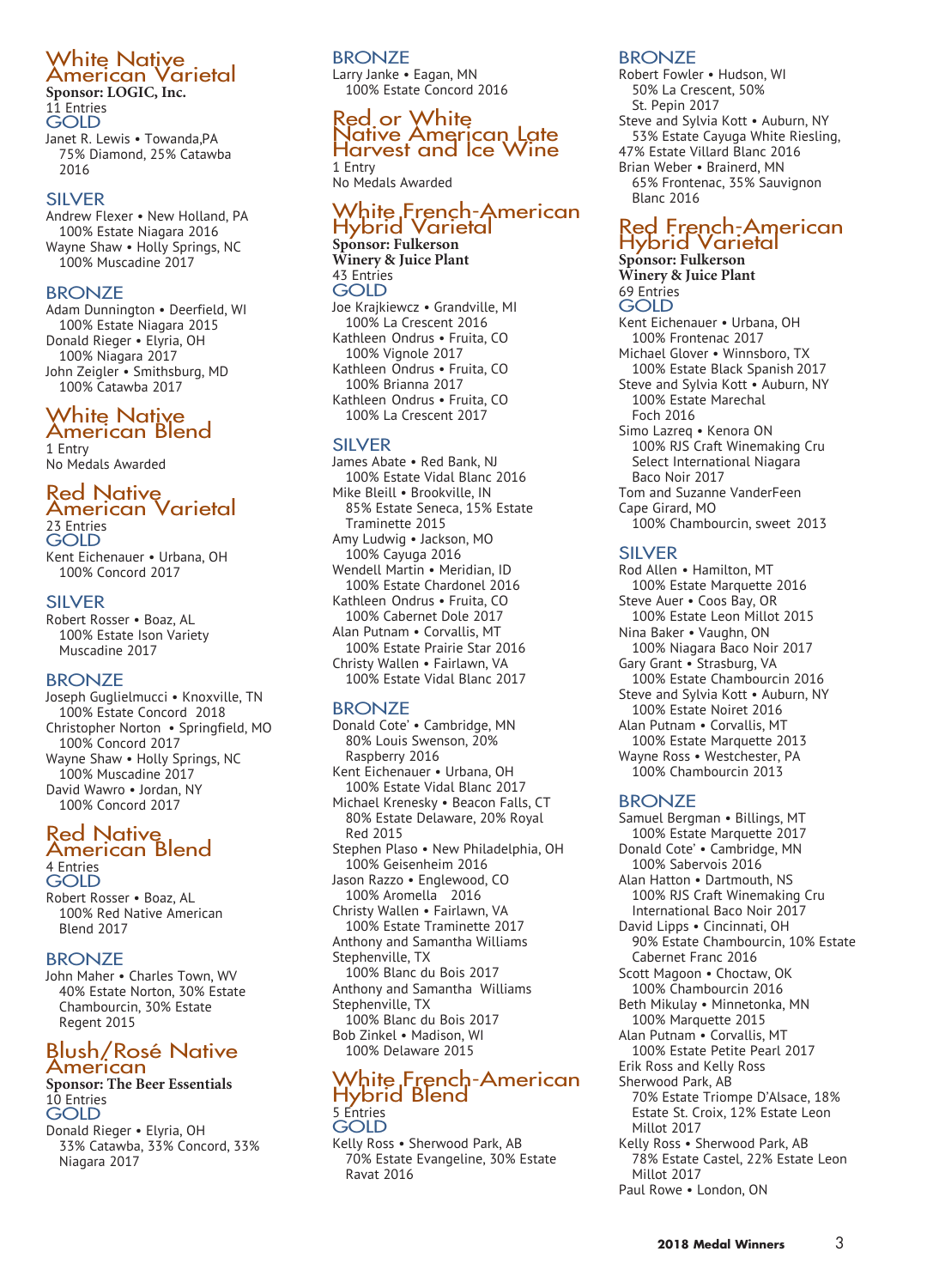100% RJS Craft Winemaking Cru International Niagara Baco Noir 2017

- Jon and Lynn Schwartz Centennial, CO 93% Estate Frontenac, 5% Petit Verdot, 2% Cabernet Franc 2017
- Randy Sorensen Sechelt, BC 100% RJS Craft Winemaking Grand Cru International Niagara Baco Noir 2016
- Greg Stricker St. Charles, MO 90% Chambourcin, 10% Carmenere 2016
- Glenn Sweatt Jeffersonville, IN 100% Corot Noir 2016
- Tom and Suzanne VanderFeen
- Cape Girard, MO
- 100% Chambourcin 2013 Bob Zinkel • Madison, WI 100% St. Croix 2015

# Red French-American<br>Hybrid Blend 8 Entries BRONZE

Donald Cote' • Cambridge, MN 25% Bluebell, 25% Frontenac, 25% Sabervois, 25% Labrusco 2015 Marek Kopec • Hastings, MN

50% Estate Marquette, 50% Estate Marechal Foch 2016

### Blush/Rosé French- American Hybrid 5 Entries **BRONZE**

James Abate • Red Bank, NJ 100% Estate Chambourcin 2016

# Red or White French- American Late Harvest and Ice Wine 2 Entries **GOLD**

Larry Janke • Eagan, MN 100% RJS Craft Winemaking Cru Specialty Vidal Ice Wine 2017

#### BRONZE

William Stefan • Fairfax, Va 100% RJS Craft Winemaking Vidal Dessert Wine 2017

# Chardonnay

#### **Sponsor: BSG HandCraft** 69 Entries **GOLD**

- Steve Grigor St. Marys, ON 100% RJS Craft Winemaking Hightail Series Niagara Chardonnay 2017
- Robert X. Joakimson Concord, CA 100% Vineco Atmosphere Australian Chardonnay 2016
- Kirk Knott Maple Grove, MN 100% Master Vintner Limited Edition Chardonnay 2016
- Dennis Pankey Carbondale, IL 80% Chardonnay, 19% Peach, 1% Jalapeno 2017
- Randy Patridge St. Marys, ON 100% RJS Craft Winemaking RQ French Chardonnay 2017 Dan Schafer • Sebastopol, CA
- 100% Chardonnay 2015

#### SILVER

Chris Woods and Terry Arnold Alliston, ON 100% RJS Craft Winemaking Hightail Niagara Chardonnay 2017 Neal Barnett • Los Gatos, CA 100% Estate Chardonnay 2017 Brian Court • Seattle, WA 100% Chardonnay 2014 Brian Court • Seattle, WA 100% Chardonnay 2015 Louis Dugas • Montreal, QC 100% Niagara Chardonnay 2016 Lane and Marion Griffin • Conrow, TX 100% Winexpert Selection International Australian Chardonnay 2016 Todd Holman • Longview, TX 100% Winexpert Eclipse Dry Creek Chardonnay 2016 Robert X. Joakimson • Concord, CA 100% Dry Creek Chardonnay 2016 Warren Kane • San Juan Capistrano, CA

- 100% Russian River Chardonnnay 2016
- Jeff Kulp Canton, MI 100% Winexpert Selection Chardonnay 2017
- Phil Moore Columbia, SC 100% Winexpert Eclipse Chardonnay 2016

#### **BRONZE**

- Lucie Doyon Gatineau, QC 100% RJS Craft Winemaking En Primeur Winery Series Chardonnay 2016
- Carlos Enrique Tobler Hudson WI 100% Chardonnay 2017 Earl Greaser • Uniontown, OH 100% RJS Craft Winemaking Restricted
	- Quantity French Chardonnay 2017
- Grace R. Gregg Mineral, VA 100% RJS Craft Winemaking RQ Cru Select French Chardonnay 2017
- Shaun Hatton Toms River, NJ 100% Lodi Chardonnay 2017
- Carlos Oliveira Tillsonburg, ON 100% RJS Craft Winemaking RQ French Chardonnay 2017

Dennis Pankey • Carbondale, IL 100% Chardonnay 2016 Dennis Pankey • Carbondale, IL

100% Chardonnay 2015 Deborah Rickman • Aubrun, CA 100% Estate Chardonnay 2014

# Pinot Grigio/Pinot Gris

#### **Sponsor: Vinland Wine Racks** 27 Entries GOLD

Brian and Rachel Jones Coraopolis, PA 100% Chilean Pinot Grigio 2017 Karl St. Pierre • Levis, QC 100% RJS Craft Winemaking En Primeur Winery Series Pinot Grigio 2017

#### SILVER

Michael Belair • Magog, QC 100% Mosti Mondiale Pinot Grigio 2017

Gisela Claassen • San Diego, CA 100% California Pinot Grigio 2017 Daniel Narduzzi • Waterloo, ON 80% Pinot Grigio, 20% Riesling 2017

#### BRONZE

- Victor Flagello New Fairfield, CT 100% Pinot Grigio 2017 Lisa Gardner • Powell, OH 100% Pinot Grigio 2016 Thomas H. Gregorich • Solon, OH 100% California Pinot Grigio 2016 Gary D. Jensen • Appleton, WI 100% RJS Craft Winemaking En Primeur Winery Series Pinot Grigio 2017 Philip Locilento . Weston, ON 100% Pinot Grigio 2016 Rebecca Mershon . San Diego, CA 100% Winexpert Eclipse Pinot Gris 2016 Morgan Paul . Jackson, OH
- 100% Fontana Pinot Grigo 2015 Jonathan E. Percival . Orleans, ON 100% RJS Craft Winemaking Mivino Italian Pinot Grigio 2017

#### Gewürztraminer

#### **Sponsor: High Gravity** 25 Entries GOLD

- Walter Cass Westport Point, MA 100% RJS Craft Winemaking Cru German Gewürztraminer 2017
- Kathleen Ondrus Fruita, CO 100% Gewürtztraminer, sweet 2017 Mark Reheis • Lantzville, BC
- 100% RJS Craft Winemaking Cru Select German Gewürtztraminer 2016
- Gordon Rouse Arden Hills, MN
- 100% Gewurztraminer 2014 Duane and Andrea Van Hoever

St. Paul, MN

100% Alexander and Sons Gewürztraminer 2016

#### SILVER

- Scott Lidak Whitmore Lake, MI 100% Winexpert Eclipse Mosel Valley Gewürtztraminer 2016 Lawrence Roux • Syracuse, NY
- 100% Winexpert Eclipse Gewürtztraminer 2015

#### **BRONZE**

Joe Laws • Wright City, MO 100% RJS Cru Select German Gewürztraminer 2017 Kathleen Ondrus • Fruita, CO 100% Gewürtztraminer, dry 2017 Joel Pickler • Yelm, WA 100% Gewürtztraminer 2017

# Riesling

#### **Sponsor: Wyeast Laboratories, Inc.** 47 Entries GOLD

- Gregory Burch Antioch, IL 100% Riesling 2016 Bill Cagnolatti • Baton Rouge, LA 100% Winexpert Selection Piesporter 2017
- Ron Dershem Davisburg, MI 100% Winexpert World Vineyard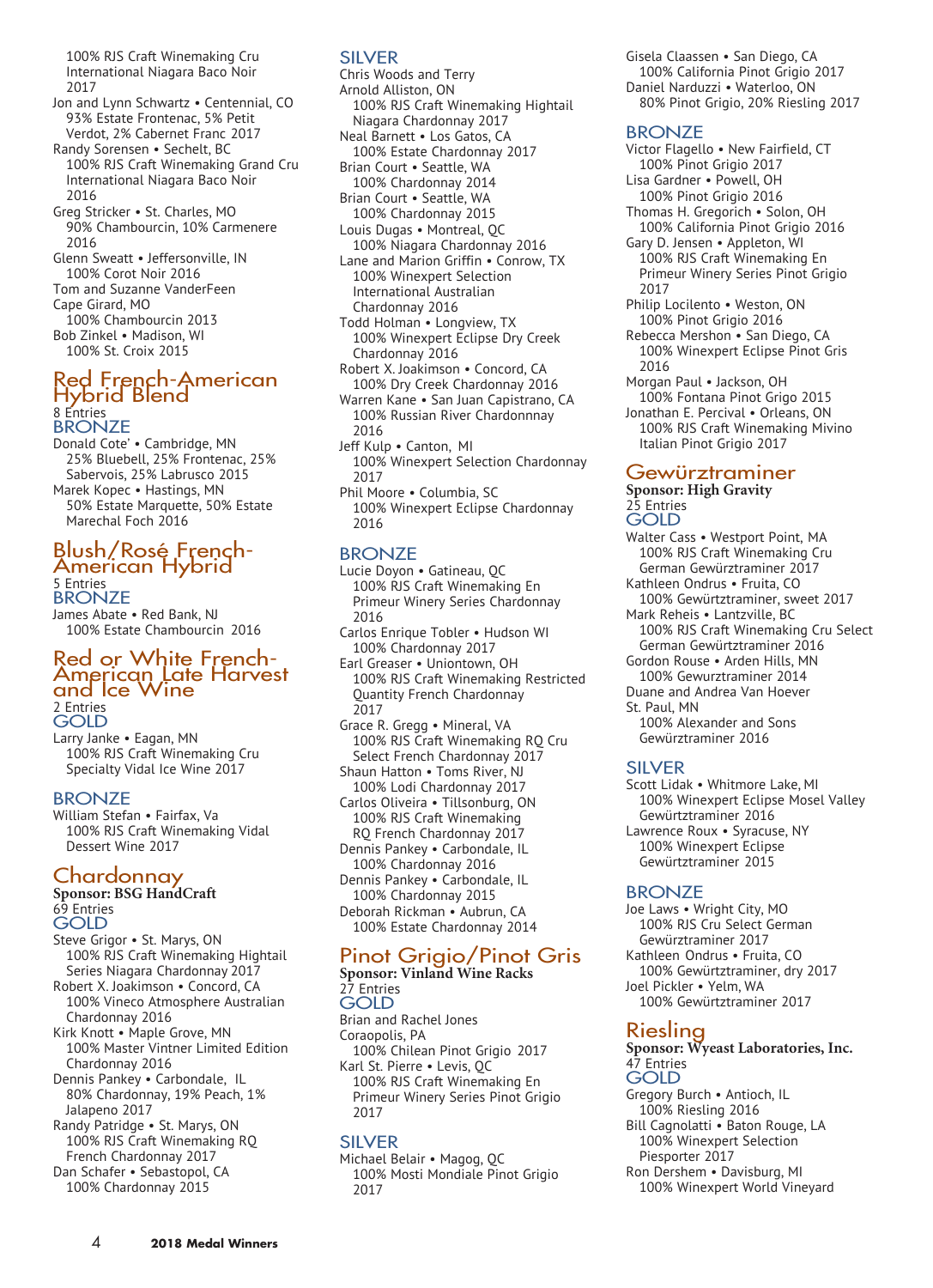Washington Riesling 2017 Douglas LaPlante State College, PA 100% Riesling 2017 Michael Zona • Webster, NY 100% Riesling 2017

#### SILVER

Gary Atchison • Marion, IN 100% Winexpert World Vineyard Washington Rielsing 2016 Stephen T. Shannon • Charlotte, NC 100% Winexpert World Vineyard Washington Riesling 2017

#### **BRONZE**

William Cooley • Valparaiso, IN 100% Winexpert Mosel Valley German Piesporter 2014 Jean Corriveau • Aurora, CO 100% Winexpert Selection Piesporter 2016 Richard Disney • Bellport, NY 100% Winexpert World Vineyard Washington Riesling 2017 Kent Eichenauer • Urbana, OH 80% Riesling, 20% Vidal 2016 Robert Fowler • Hudson, WI 100% Riesling 2017 Larry Liberatore • Auburn, NY 100% Riesling 2016 Thomas Olinger • Carmel, IN 100% Riesling 2016 Morgan Paul • Jackson, OH 100% Vintner's Reserve Riesling 2016

# Sauvignon Blanc<br><sub>Sponsor: Bosagrape</sub>

**Winery & Beer Supplies** 49 Entries GOLD Greg Ambrose · Pottstown, PA 100% Sauvignon Blanc 2017 Larry Janke . Eagan, MN 100% Master Vintner France Jolie Sauvignon Blanc 2017 Lee Jones . Alamogordo, NM 100% Estate Sauvignon Blanc 2016 Karen Piantek McDermott . Vernon, CT 92% Fontana Hand Crafted Sauvignon Blanc, 8% Cucumber 2017

Paul Rowe . London, ON 100% RJS Craft Winemaking RQ French Sauvignon Blanc 2017

#### SILVER

- Wendell Barner Steubenville, OH 100% Sauvignon Blanc 2016 Brian Clapsaddle • Plymouth, MN 100% Winexpert Eclipse Marlborough Sauvignon Blanc 2017 Michael V. Laubach • Hudson, MA 100% Sauvignon Blanc 2016 Philip Locilento • Weston, ON 100% Sauvignon Blanc 2016 Mike Overstreet • Minneapolis, MN
- 100% Sauvignon Blanc 2016 Garry Peters • St. Andrews West, ON
- 100% RJS Craft Winemaking En Primeur Winery Series South African Sauvignon Blanc 2017
- Randy Sorensen Sechelt, BC 100% RJS Craft Winemaking Mivino Chilean Sauvignon Blanc 2016

#### BRONZE

Jeffrey Cruess • Sun Valley, NV 100% RJS Craft Winemaking Grand Cru Sauvignon Blanc 2016 Brian Donnelly • Loomis, CA 100% Estate Sauvignon Blanc 2017 Chris Vachon and Jillian Jackson Stoddard, NH 100% Sauvignon Blanc 2016 Jeff Kulp • Canton, MI 100% Winexpert Vintners Reserve Sauvignon Blanc 2016 Jeff Kulp • Canton, MI 100% Winexpert World Vineyard Sauvignon Blanc 2017 Jeff Kulp • Canton, MI 100% Winexpert Eclipse Sauvignon Blanc 2017 Robert Porten • Utica, NY 100% Sauvignon Blanc 2016 Joseph Rienzi • Newton, PA 80% Estate Sauvignon Blanc, 15% Estate Chardonnay, 5% Estate Viognier 2017

# Other White<br>Vinifera Varietals

**Sponsor: BSG HandCraft** 78 Entries GOLD David Bergan • Paradise, CA 100% Late Harvest Symphony 2011 Jon and Lynn Schwartz Centennial, CO 100% Orange Muscat 2017 Timothy Smith • Manchester, NH 100% Winexpert Vintner's Reserve Pinot Blanc 2016 Duane and Andrea Van Hoever St. Paul, MN 100% Alexander and Sons Malvasia 2016 Lincoln Vlasblom • Toronto, ON 100% Müller-Thurgau 2017

#### SILVER

- James Adams Carmel, IN 99% Winexpert California Moscato, 1% Peach 2017
- Charles E. Bright Louisville, KY 100% Winexpert Müller-Thurgau 2017
- Joe Caimona Youngstown, OH 100% Moscato 2017
- Gisela Claassen San Diego, CA 100% RJS Craft Winemaking Grand Cru Verdicchio 2017
- Franco Costa Winnipeg, MB 100% RJS Craft Winemaking Grand Cru International Müller-Thurgau 2017
- Michael Crews and Andrew Crews Orinda, CA
- 100% Rattlesnake Hills Washington Roussanne 2016
- Bonneau Dickson Berkeley, CA 100% Sauvignon Blanc Musque 2016 Dwight Kinnes • Centennial, CO
- 100% Grand Valley, Colorado Albarino 2017
- Michael Munoz Placerville, CA 100% Estate Albarino 2016
- Guy Chaisson and Francois Tremblay
- Quebec City, QC

100% Mosti Mondiale Original All

Juice Italian Trebbiano 2017

#### **BRONZE**

Steve Auer • Coos Bay, OR 100% Estate Albarino 2016 Michael Kaye • Berkeley, CA 100% Malvasia 2015 Michael Kaye • Berkeley, CA 100% Muscat Canelli, dry/semi-dry 2016 Michael Little • Farmington, MN 100% California Orange Muscat 2016 Donny Lockby • Simpsonville, SC 100% RJS Craft Winemaking Cru International German Müller-Thurgau 2017 Lise Mailloux • Quebec City, QC 100% RJS Craft Winemaking Cru Select International Muscat 2017 Stephen Mantakounis • Springfield, PA 100% Malvasia 2015 Rick Theiner and Joe McDermott Allentown, PA 100% Winexpert Vintner's Reserve Pinot Blanc 2017 Beth Mikulay • Minnetonka, MN 100% Orange Muscat 2017 Paul Rowe • London, ON 100% RJS Craft Winemaking En Primeur Winery Series italian Viognier 2017 Jeff Sanderson • Kenton, TN 100% Estate Muscat 2016 Chris Scott • Charlottesville, VA 95% Estate Petit Manseng, 5% Viognier 2016 Cody Shive • Chapel Hill, NC 100% Vineco KenRidge Showcase South African Chenin Blanc 2015 David Sylling • Seattle, WA 100% Albarino 2016 Christy Wallen • Fairlawn, VA 100% Estate Viognier 2017

# White Vinifera Bordeaux<br>Style Blends

1 Entry No Medals Awarded

### Other White<br>Vinifera Blends 32 Entries GOLD

- Carlos Oliveira Tillsonburg, ON 100% RJS Craft Winemaking En Primeur Winery Series Germany Riesling Gewürtztraminer 2017 Jodi Frank and Peter Wronski
- Charlestown, RI
	- 100% RJS Craft Winemaking Cellar Classic Winemaker's Trio White 2017

#### SILVER

- Isaac Horst Woodbury, PA 100% Winexpert Selection Luna Bianca 2017
- Robert X. Joakimson Concord, CA 100% Winexpert Piesporter2017
- Gary Duesterberg and Adora Ku Roswell, GA
	- 100% German Müller-Thurgau 2016
- Kathleen Ondrus Fruita, CO 60% Brianna, 40% Muscat 2017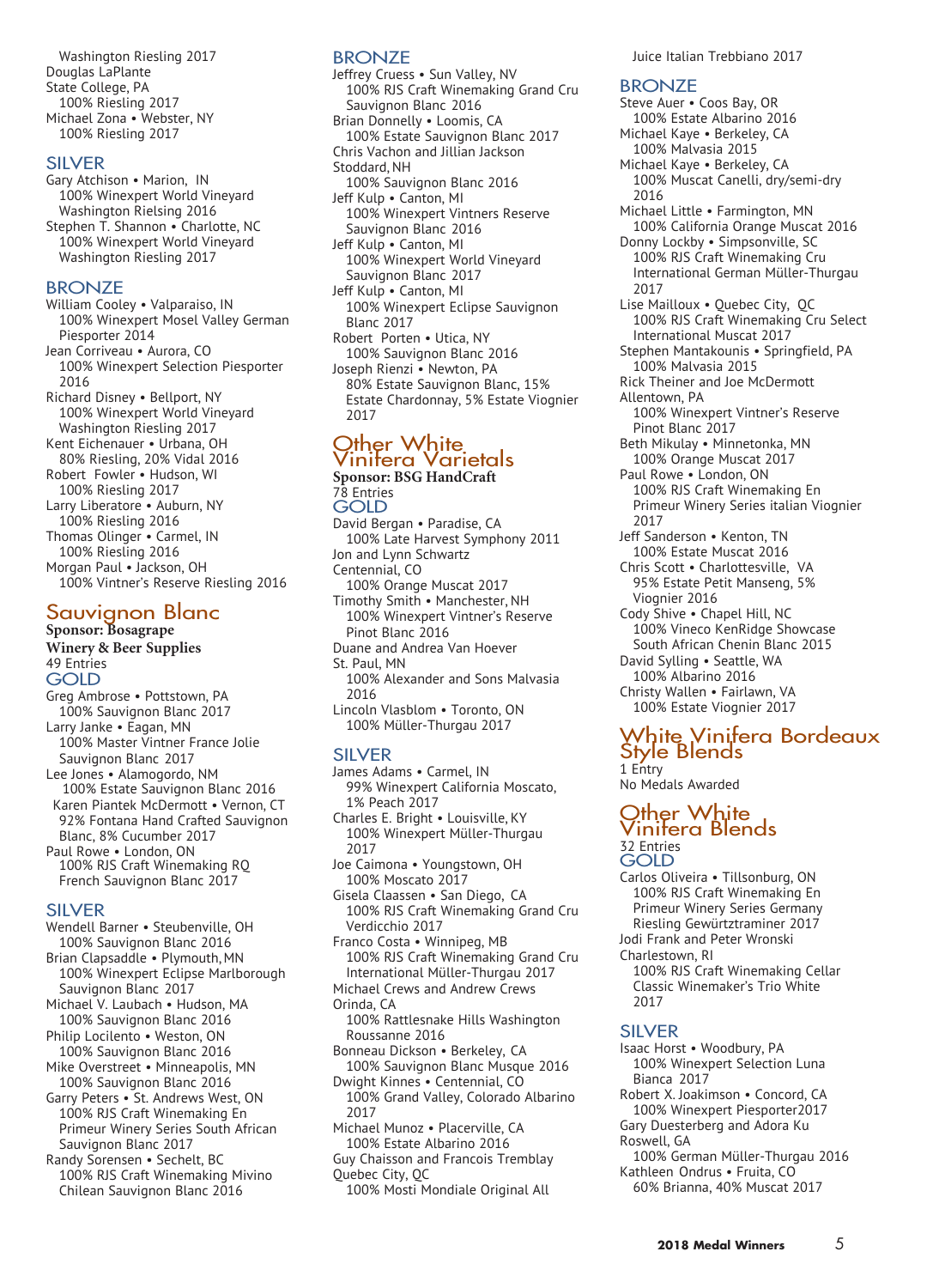#### BRONZE

- Steve Auer Coos Bay, OR 65% Gewürtztraminer, 35% Albarino 2016
- Darrell Dail Raleigh, NC 100% Winexpert Limited Edition Blanc de Noir 2016
- Laura Kramer Massapequa, NY 100% Winexpert Limited Edition Blanc de Noir 2016
- David Robinson Duncan, BC 100% RJS Craft Winemaking En Primeur Winery Series Riesling Gewürtztraminer 2017
- David Von Rueden Hayward, WI 50% Winexpert Luna Bianca, 50% Winexpert World Vineyard Washington Riesling 2017
- Michelle Walker San Diego, CA 100% Winexpert Limited Edition Blanc de Noir 2016

# Cabernet Franc

**Sponsor: Five Star Chemicals & Supply, Inc.** 44 Entries

**GOLD** 

- Bruce Lerman Monte Sereno, CA 95% Cabernet Franc, 5% Pinot Noir 2014 April and Charles Loutrel Glen Ellen, CA
- 100% Estate Cabernet Franc 2015

#### SILVER

- William Granlund University Place, WA 100% Cabernet Franc 2015
- Dwight Kinnes Centennial, CO 100% Grand Valley, Colorado Cabernet Franc 2016
- Joe Laws Wright City, MO 100% Winexpert Limited Edition Cabernet Franc 2017
- Josh Mann Ramona, CA 100% Cabernet Franc 2016 Karl St. Pierre • Levis, QC
- 100% RJS Craft Winemaking Hightail Cabernet Franc 2016
- M. Valentiner St Louis Park,MN 100% RJS Craft Winemaking Hightail Cabernet Franc 2017

#### **BRONZE**

- Neal Barnett Los Gatos, CA 75% Estate Cabernet Franc, 15% Estate Cabernet Sauvignon, 10% Estate Merlot 2017 John Bowen • Milton, GA 80% Cabernet Franc, 10% Malbec, 5%
- Merlot, 5% Cabernet Sauvignon 2012 Thomas DeLong • Concord, OH
- 100% Cabernet Franc 2014 Louis Dugas • Montreal, QC
- 80% Niagara Cabernet Franc, 20% Niagara Cabernet Sauvignon 2016
- William Murray and Al Hefner W. Lafayette, IN 100% Winexpert Limited Edition
- Washington Cabernet Franc 2017 Melissa Meinke • St. Louis Park, MN 100% RJS Craft Winemaking Hightail
- Cabernet Franc 2017 Craig Nadeau • Reston, VA
- 100% Maryland Cabernet Franc 2015
- Doug Nelson Plymouth, MN 100% RJS Craft Winemaking Hightail Cabernet Franc 2017
- David Opp Minneapolis, MN 100% RJS Craft Winemaking Hightail Cabernet Franc 2017
- Chuck Ostrom Minneapolis, MN 100% RJS Craft Winemaking Hightail Cabernet Franc 2017
- Jonathan E. Percival Orleans, ON 100% RJS Craft Winemaking Niagara Cabernet Franc 2017
- Joseph Rienzi Newton, PA 76.6% Estate Cabernet Franc, 12.3% Estate Merlot, 6% Estate Cabernet Sauvignon, 5% Estate Petit Verdot 2016
- Eric Simon St Louis Park, MN 100% RJS Craft Winemaking Hightail Cabernet Franc 2017
- Craig Volwiler Walla Walla, WA 100% Cabernet Franc 2017

#### Cabernet Sauvignon

**Sponsor: Grape Expectations – New Jersey** 182 Entries GOLD Anthony Ianiro • Chesterland, OH 85% Cabernet Sauvignon, 15% Sangiovese 2013 Tugfan Ilhan and Isa O Istanbul, Turkey 100% Cabernet Sauvignon 2016 Kathryn Keeler • San Miguel, CA 90% Estate Cabernet Sauvignon, 10% Estate Petite Sirah 2011 James Picano • Fairfield, CA 100% Cabernet Sauvignon 2014

#### SILVER

Greg Ambrose • Pottstown, PA 100% Cabernet Sauvignon 2015 Jeff Canter • Agoura Hills, CA 100% Cabernet Sauvignon 2016 Dan Cobb • Loveland, OH 100% Cabernet Sauvignon 2014 Roselee Dague • San Jose, CA 80% Estate Cabernet Sauvignon, 20% Merlot 2014 Chuck Gower and Cheryl Dipanfilo Boulder, CO 100% Estate Cabernet Sauvignon 2016 Chuck Gower and Cheryl Dipanfilo Boulder, CO 75% Estate Cabernet Sauvignon, 25% Estate Merlot 2017 Michael Little • Farmington, MN 100% Washington Cabernet Sauvignon 2016 Philip Locilento . Weston, ON 75% Cabernet Sauvignon, 25% Shiraz 2016 George Featherman and Jim Lowney Flemington, NJ 100% Cabernet Sauvignon 2016 Vincent Montagano Dollard-des-Ormeaux, QC 100% Cabernet Sauvignon 2016 Joe Nardin • Toms River, NJ 75% Napa Valley Cabernet Sauvignon, 15% Napa Valley Merlot, 10% Napa Valley Cabernet Franc 2013 James Picano • Fairfield, CA 100% Cabernet Sauvignon 2014

- Michael Rinker Kennewick, WA 100% Red Mountain Cabernet Sauvignon 2015
- Wayne Ross Westchester, PA 75% Cabernet Sauvignon, 15% Malbec, 5% Merlot, 5% Petite Sirah 2014
- Dan Schafer Sebastopol, CA 100% Cabernet Sauvignon 2015 Justin, Matthew and Andrew Schwartz Centennial, CO
- 86% Cabernet Sauvignon, 11% Merlot, 2% Cabernet Franc, 1% Petit Verdot 2016
- Jon and Lynn Schwartz Centennial, CO 85% Cabernet Sauvignon, 8% Cabernet Franc, 4% Merlot, 2% Petit Verdot, 1% Malbec 2015
- Roger Mattar and John Severs
- Corona, CA
- 100% Cabernet Sauvignon 2014 David Sylling • Seattle, WA
- 100% Cabernet Sauvignon 2014 Carlos Enrique Tobler • Hudson, WI 100% Cabernet Sauvignon 2016
- Bob Vozzella Franklin, MA 100% Suisan Valley California Cabernet Sauvignon 2016

#### **BRONZE**

- John Blichmann Lafayette, IN 80% Cabernet Sauvignon, 20% Noiret 2015
- John Blichmann Lafayette, IN 96% Chilean Cabernet Sauvignon, 4% Norton 2017
- William Blymire Williamsville, NY 100% Cabernet Sauvignon 2016
- Steve Boudreau San Diego, CA 100% Paso Robles Cabernet Sauvignon 2017
- Jack Brassell Atlanta, GA 100% California Cabernet Sauvignon 2016
- Richard J. Brickett Stephentown, NY 100% Cabernet Sauvignon 2017
- Bryan Krough, Caprice Krough
- and Denise Britton Hughson, CA
- 100% Estate Cabernet Sauvignon 2016 Fred Brophy • San Diego, CA
- 100% Cabernet Sauvignon 2014 Leslie and David Buffum
- Studio City, CA
	- 5% Estate Cabernet Sauvignon, 25% Estate Merlot 2013
- Jake Flaherty and Charles Bultman Albany, CA
- 100% Cabernet Sauvignon 2015 Richard Burke • Kent, WA
- 100% Washington Cabernet Sauvignon 2016
- Gisela Claassen San Diego, CA 100% Dry Creek Valley Cabernet Sauvignon 2008
- Patrick Clementz Manorville, NY 100% New York Cabernet Sauvignon 2015
- Dan Cobb Loveland, OH
- 100% Cabernet Sauvignon 2015 Dan Cobb • Loveland, OH
- 100% Cabernet Sauvignon 2016 Anthony Comando • Myrtle Beach, SC
- 100% Cabernet Sauvignon 2012
- Michael Corey Ballston Spa, NY 85% Cabernet Sauvignon, 15% Syrah 2016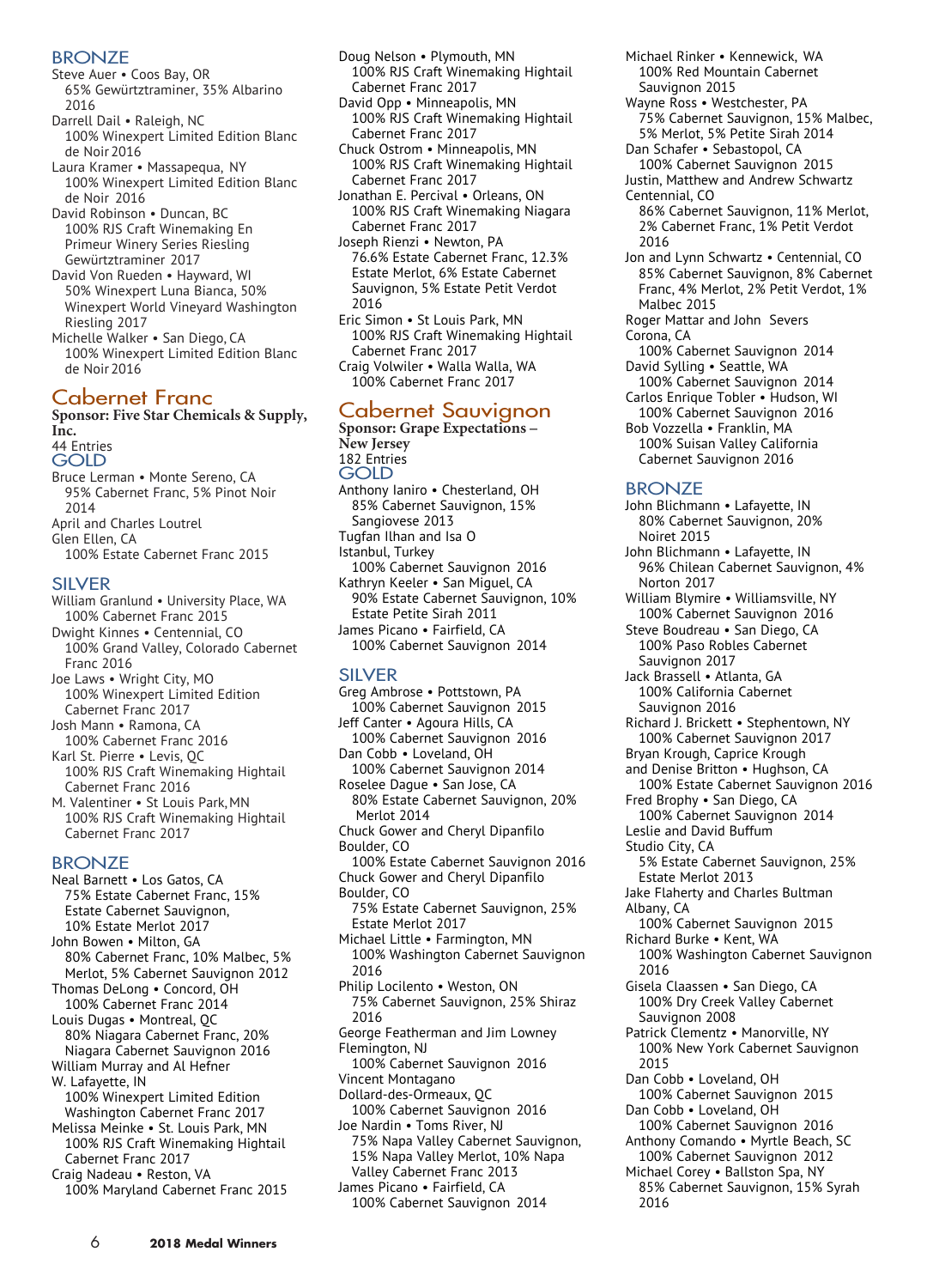Franco Costa • Winnipeg, MB 100% RJS Craft Winemaking En Primeur Winery Series Cabernet Sauvignon 2015 Brian Court • Seattle, WA 79% Cabernet Sauvignon, 16% Petit Verdot, 5% Merlot 2014 Jerry Dieruf • Springfield, VA 100% California Cabernet Sauvignon 2016 John DiMeo • Forest Hill, MD 100% Atlas Peak Cabernet Sauvignon 2013 Chuck Gower and Cheryl Dipanfilo Boulder, CO 100% Estate Cabernet Sauvignon 2015 Chuck Gower and Cheryl Dipanfilo Boulder, CO 100% Estate Cabernet Sauvignon 2013 Chuck Gower and Cheryl Dipanfilo Boulder,CO 75% Estate Cabernet Sauvignon, 25% Estate Merlot 2016 Chuck Gower and Cheryl Dipanfilo Boulder, CO 75% Estate Cabernet Sauvignon, 25% Estate Merlot 2015 Mike Doherty • Lynwood, WA 100% Cabernet Sauvignon 2016 Mark Florans • Suffren, NY 100% Cabernet Sauvignon 2015 Paul Fortayon • Danville, CA 100% Estate Cabernet Sauvignon 2015 Robert Fowler • Hudson, WI 100% Cabernet Sauvignon 2016 Richard K. Frederick • Allentown, PA 100% Napa Cabernet Sauvignon, bourbon oak 2017 Hernando Garrido Garza • Concord, CA 100% Cabernet Sauvignon 2017 Sandra Happy • Abbotsford, BC 100% RJS Craft Winemaking RQ Cabernet Sauvignon 2017 William Murray and Al Hefner W. Lafayette, IN 100% RJS Craft Winemaking French Cabernet Sauvignon 2017 William Murray and Al Hefner W. Lafayette, IN 100% Vineco Passport Series 3 Country Cabernet Sauvignon 2016 Steve Herz • Danville, CA 95% Solano County Cabernet Sauvignon, 5% Napa Petit Verdot 2015 Isaac Horst • Woodbury, PA 100% Winexpert World Vineyard French Cabernet Sauvignon 2017 John Jett • Davidsonville, MD 75% Cabernet Sauvignon, 25% Zinfandel 2016 Kevin F. Kelly • Seattle, WA 80% Cabernet Sauvignon, 20% Merlot 2013 Ralph Lenamon • Livermore, CA 96% Alexander Valley Cabernet Sauvignon, 4% Livermore Valley Petite Sirah 2015 Philip Locilento • Weston, ON 100% Cabernet Sauvignon 2016 Mary Ann Lukowicz . Lake Barrington, IL 90% Reserve Chilean Cabernet Sauvignon, 5% Cabernet Sauvignon,

5% Cabernet Franc 2017 Alexander Men • Brooklyn, NY

100% Cabernet Sauvignon 2016 Ron Mensink • Madison, WI 100% Cabernet Sauvignon 2015 Stefano Milito • Plano,TX 100% Cabernet Sauvignon 2014 Stefano Milito • Plano, TX 98% Cabernet Sauvignon, 1% Merlot, 1% Petit Verdot 2014 Dian Nelke • Bayville, NJ 100% Lodi Cabernet Sauvignon 2016 Robert Knehr and Nick Nicholaides Hasbrouck, NJ 90% Cabernet Sauvignon 10% Ruby Cabernet Sauvignon 2016 Paul Dillon and Joe Noonan Seattle, WA 100% Cabernet Sauvignon 2016 Paul Dillon and Joe Noonan Seattle, WA 86% Cabernet Sauvignon, 7% Merlot, 7% Cabernet Franc 2016 Dale Norman • Stafford, VA 100% Cabernet Sauvignon 2015 Tom W. Olson • Martinez, CA 100% Cabernet Sauvignon 2015 Matthew Palmer • Broomfield, CO 100% Cabernet Sauvignon 2013 Joey Parmer • Elizabethton, PA 78% Cabernet Sauvignon, 22% Merlot 2016 Joey Parmer • Elizabethton, PA 78% Cabernet Sauvignon, 22% Merlot 2016 Gwyn Quillen • Escondido, CA 100% Estate Cabernet Sauvignon 2016 Michael Rinker • Kennewick, WA 100% Red Mountain Cabernet Sauvignon 2015 Michael Rinker • Kennewick, WA 100% Cabernet Sauvigon 2015 Paul Rowe • London, ON 100% RJS Craft Winemaking RQ French Cabernet Sauvignon 2017 Gary Seraly • Venetia, PA 75% Cabernet Sauvignon, 18% Cabernet Franc, 7% Sangiovese 2014 Jim Spencer • Greensboro, NC 100% Cabernet Sauvignon 2015 Larry Swearingen • Sedona, AZ 80% Estate Cabernet Sauvignon, 20% Estate Charbono 2014 Stephen Tankersley • Auburn, CA 100% Sonoma Cabernet Sauvignon 2011 Warren Tankersley • Valley Center, CA 100% Estate Cabernet Sauvignon 2013 Charles Thompson • Monterey, CA 100% Estate Cabernet Sauvignon 2014 Guy Chaisson and Francois Tremblay Quebec City, QC 100% Mosti Mondiale Megliolo Cabernet Sauvignon 2017 Alan Turner • San Ramon, CA 100% Alexander Valley Cabernet Sauvignon 2016 Alan Turner • San Ramon, CA 100% Alexander Valley Cabernet Sauvignon 2016 Duane and Andrea Van Hoever S. St. Paul, MN 100% Paso Robles Cabernet Sauvignon 2016 Steve VanSomeren • Elk Grove, CA 100% Cabernet Sauvignon 2016

Richard Vermette • Seekonk, MA 100% Cabernet Sauvignon 2014 Craig Volwiler • Walla Walla, WA 100% Cabernet Sauvignon 2017 Bob Vozzella • Franklin, MA 100% Suisan Valley California Cabernet Sauvignon 2016 Bob Vozzella • Franklin, MA 100% Suisan Valley California Cabernet Sauvignon 2015 Bob Vozzella • Franklin, MA 100% Chilean Cabernet Sauvignon 2016 Merlot **Sponsor: Vinmetrica** 92 Entries GOLD Jerry Dieruf • Springfield, VA 90% Virginia Merlot, 10% Virginia Petit Verdot 2015 Michael Rinker • Kennewick, WA 100% Walla Walla Merlot 2015 SILVER Jim and Bette Felton • Danville CA 100% Estate Merlot 2016 Joseph Hansen • Kenwood, CA 100% Estate Merlot 2015 Joseph Hansen • Kenwood, CA 100% Estate Merlot 2014 Philip Locilento • Weston, ON 100% Merlot 2016 Justin, Matthew and Andrew Schwartz Centennial, CO 87% Merlot, 8% Cabernet Sauvignon, 4% Cabernet Franc, 1% Petit Verdot 2016 John Sullivan • Bluemont, VA 100% Estate Merlot 2016 Bob Vozzella • Franklin, MA 100% Suisan Valley California Merlot 2016 Don Williams • Richard, WA 100% Merlot 2016 BRONZE Jeff Anderson • Troy, NY 100% Merlot 2016 Ronald Bas • Escondido, CA 95% Merlot, 5% Syrah 2016 Walt Cade • Longview, TX 100% Winexpert Merlot 2018 Bonnie Campbell • Nanaimo, BC 100% RJS Craft Winemaking RQ Merlot 2017 Jamie Celozzi • Kelseyville, CA 100% Merlot 2012 Lillian Chiang • Princeton, NJ 80% Napa Valley Merlot, 20% Napa Valley Cabernet Sauvignon Dan Cobb • Loveland, OH 90% Merlot, 10% Cabernet Sauvignon 2015 Dan Cobb • Loveland, OH 100% Merlot 2015 Michael Crews and Andrew Crews Orinda, CA 80% Napa Valley Merlot, 20% Sierra Foothills Malbec 2015 Jerry Dieruf • Springfield, VA 100% Virginia Merlot 2015 Les Hayden • Yorba Linda, CA

96% Merlot, 2% Petit Verdot, 1% Cabernet Sauvignon, 1% Zinfandel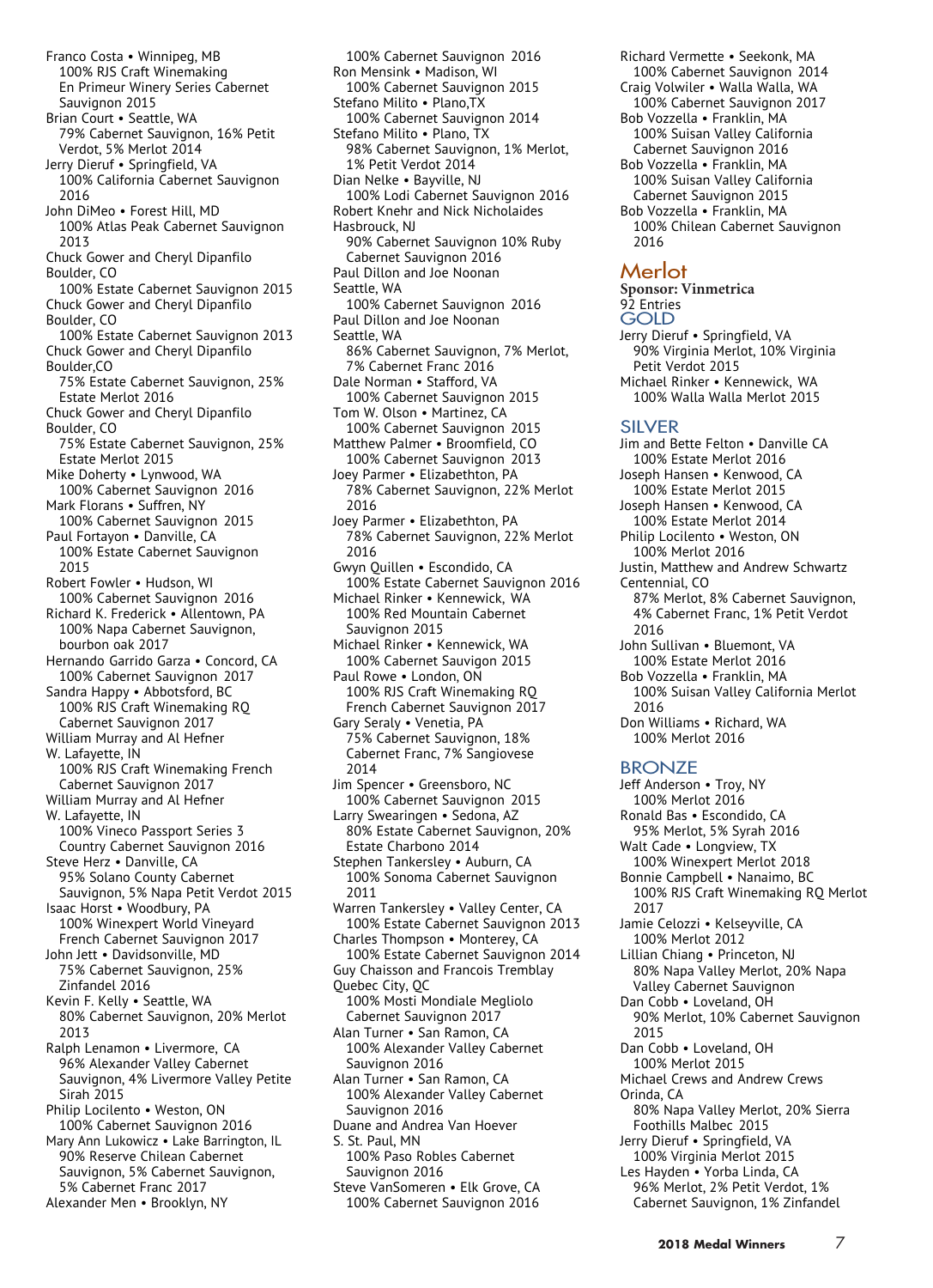2016 Cindy Holmes • Gravenhurst, ON 100% RJS Craft Winemaking Cru Select French Merlot 2017 Russell Kaufman • Danville, CA 100% Merlot 2015 Alan Kramer • Berkeley, CA 85% Merlot, 15% Cabernet Sauvignon 2016 George Featherman and Jim Lowney Flemington, NJ 100% Merlot 2015 Joel Mazelis • Waeverville, NC 100% RJS Craft Winemaking Chilean Merlot 2014 Callie McHarg • 100 Mile House, BC 100% RJS Craft Winemaking En Primeur Winery Series Chilean Merlot 2017 Tom W. Olson • Martinez, CA 100% Merlot 2015 Antonio Palmiotto • Wall Township, NJ 100% Merlot 2015 Joseph Patrick • Shelton, CT 75% Estate Merlot, 15% Estate Cabernet Franc, 10% Estate Cabernet Sauvignon 2016 Joseph Rienzi • Newton, PA 82.7% Estate Merlot, 9.4% Estate Cabernet Franc, 7.8% Estate Petit Verdot 2016 Joseph S. Stanjones • North Port, FL 100% RJS Craftr Winemaking RQ L'Age du Luxe Merlot 2017 Stephen Tankersley • Auburn, CA 100% Sonoma Merlot 2015 Stephen Tankersley • Auburn, CA 100% Sonoma Merlot 2016 Bob Vogt • Loveland, OH 100% Merlot 2012 Bob Vozzella • Franklin, MA 100% Chilean Merlot 2016

#### Shiraz/Syrah

**Sponsor: Bader Beer & Wine Supply** 80 Entries **GOLD** Brian Court • Seattle WA

82% Syrah, 16% Cabernet Sauvignon, 2% Merlot 2013

#### SILVER

Robert Fowler • Hudson, WI 100% Syrah 2015 Roger Fox • Plainfield, IL 100% Winexpert Eclipse Shiraz 2017 TK Mastres and K.K. Kelly • Goleta, CA 100% Syrah 2014 Karl St. Pierre • Levis, QC 100% RJS Craft Winemaking En Primeur Winery Series Shiraz 2017 Aaron Myers and Dave Stephens Benton City, WA 100% Estate Red Mountain Syrah 2014/2015/2016

#### BRONZE

Eric J. Ackerman • Solvans, CA 85% Syrah, 10% Mourvedre, 5% Viognier 2016 Michael C. Albrecht • Concord, CA 100% Syrah 2016 David Bergan • Paradise, CA 100% Syrah 2015 John Bowen • Milton, GA

91% Syrah, 4% Cabernet Sauvignon 2012 Thomas Carranti • Camillus, NY 100% Syrah 2015 Gerald W. Burke • Austinburg, OH 100% Chilean Shiraz 2016 Dan Cobb • Loveland, OH 85% Syrah, 15% Cabernet Sauvignon 2014 Jean Corriveau • Aurora, CO 100% Winexpert Selection Australian Shiraz 2015 Bonneau Dickson • Berkeley, CA 100% Syrah 2016 Jerry Dieruf • Springfield, VA 100% California Syrah 2015 Medardo J. Diez • Temecula, CA 100% Estate Syrah 2015 Marc Doble • Newbury Park, CA 100% Syrah 2011 Marc Doble • Newbury Park, CA 100% Syrah 2013 Marc Doble • Newbury Park, CA 100% Syrah 2012 Mike Doherty • Lynwood, WA 70% Les Collines Syrah, 30% Morrison Lane Vineyard Syrah 2016 Stephen Fields • Gansevoort, NY 100% Winexpert Vintner's Reserve Australian Shiraz 2017 Steven Kroll • Lonsdale, MN 100% Syrah 2012 Jonathan LeBars • Grants Pass, OR 100% Syrah 2016 Donby Mathieu • Issaquah, WA 100% Syrah 2016 Jameson McNeill • Providence, RI 100% Estate Walla Walla Syrah 2017 Peter Meulepas • Lakeville, MN 98% Washington Syrah, 2% Washington Malbec 2016 Ralph H. Obenauf • Basking Ridge, NJ 100% Syrah 2016 John Reilly • Louisville, KY 100% Syrah 2015 Donald St. Claire • Angels Camp, CA 100% Syrah 2015 Stephen Tankersley • Auburn, CA 95% Sonoma Syrah, 5% Sonoma Cabernet Sauvignon 2013 Bob Vogt • Loveland, OH 100% Syrah 2009

#### Pinot Noir

**Sponsor: Purple Toes, Inc.** 62 Entries SILVER Joe Ekstrom • Springfield, OR 100% Estate Pinot Noir 2016 Mark Holmlund • Rancho Santa Fe, CA 100% Estate El Nido Vineyard California Pinot Noir 2017 John Jett • Davidsonville, MD 100% Pinot Noir 2016 Ace Vandenack • Myers Flat, CA 100% Estate Pinot Noir 2014 Lee Wines • Benicin, CA 100% Russian River Valley Pinot Noir 2015

#### BRONZE

Chris Woods and Terry Arnold Alliston, ON 100% RJS Craft Winemaking Cru Select California Pinot Noir 2017

Steve Auer • Coos Bay, OR 100% Pinot Noir 2014 Steve Auer • Coos Bay, OR 75% Pinot Noir, 25% Baco Noir 2015 Crystal and John Cooke • Brantford, ON 100% Vintner's Cellar Supreme Pinot Noir 2017 Chuck Gower and Cheryl Dipanfilo Boulder, CO 100% Estate Pinot Noir 2015 Kevin Dooley, Sr. • Tafton, PA 100% Master Vintner Winemaker's Reserve Pinot Noir 2016 Ralph Lenamon • Livermore, CA 100% Santa Lucia Highlands Pinot Noir 2015 Joseph McEllistrem • Carson City, NV 100% Pinot Noir 2016 Dan Schafer • Sebastopol, CA 100% Pinot Noir 2015 Charlie Shaw • Dayton, OR 100% Luminous Hills, Oregon Pinot Noir 2015 Charlie Shaw • Dayton, OR 100% Luminous Hills, Oregon Pinot Noir 2015 Ace Vandenack • Myers Flat, CA 100% Estate Pinot Noir 2015 Sangiovese **Sponsor: The Beer Essentials** 44 Entries

SILVER

Franco Costa • Winnipeg, MB 100% RJS Craft Winemaking Cru Select Sangiovese 2015

Shaun Hatton • Toms River, NJ 80% Sierra Foothills Sangiovese, 10% Sierra Foothills Merlot, 10% Sierra Foothills Cabernet Sauvignon 2015

#### BRONZE

Gisela Claassen • San Diego, CA 100% Winexpert World Vineyard Sangiovese 2015

- William E. Pence and Chris Cook
- Orinda, CA 100% Sangiovese 2015
- Todd Cunningham
- North Vancouver, BC
- 100% RJS Craft Winemaking En Primeur Winery Series Super Tuscan 2016
- John P. DiVecchio Shorewood, IL 100% Ripon Sangiovesee 2016 Lucie Doyon • Gatineau, QC
- 100% RJS Craft Winemaking Cru International Brunello 2016
- Steve Herz Danville, CA 95% Napa Sangiovese, 5% Cabernet Sauvignon 2015
- Cindy Holmes Gravenhurst, ON 100% RJS Craft Winemaking Cru Select Sangiovese 2017
- Michael Kavanaugh Plainfield, IL 100% Sangiovesee 2015
- James Massarello Oak Park, IL 100% Winexpert Brunello 2015
- Joseph McEllistrem Carson City, NV 100% Sangiovese 2016
- Antonio Palmiotto Wall Township, NJ 100% Sangiovese 2015
- Jon and Lynn Schwartz Centennial, CO 85% Sangiovese, 10% Cabernet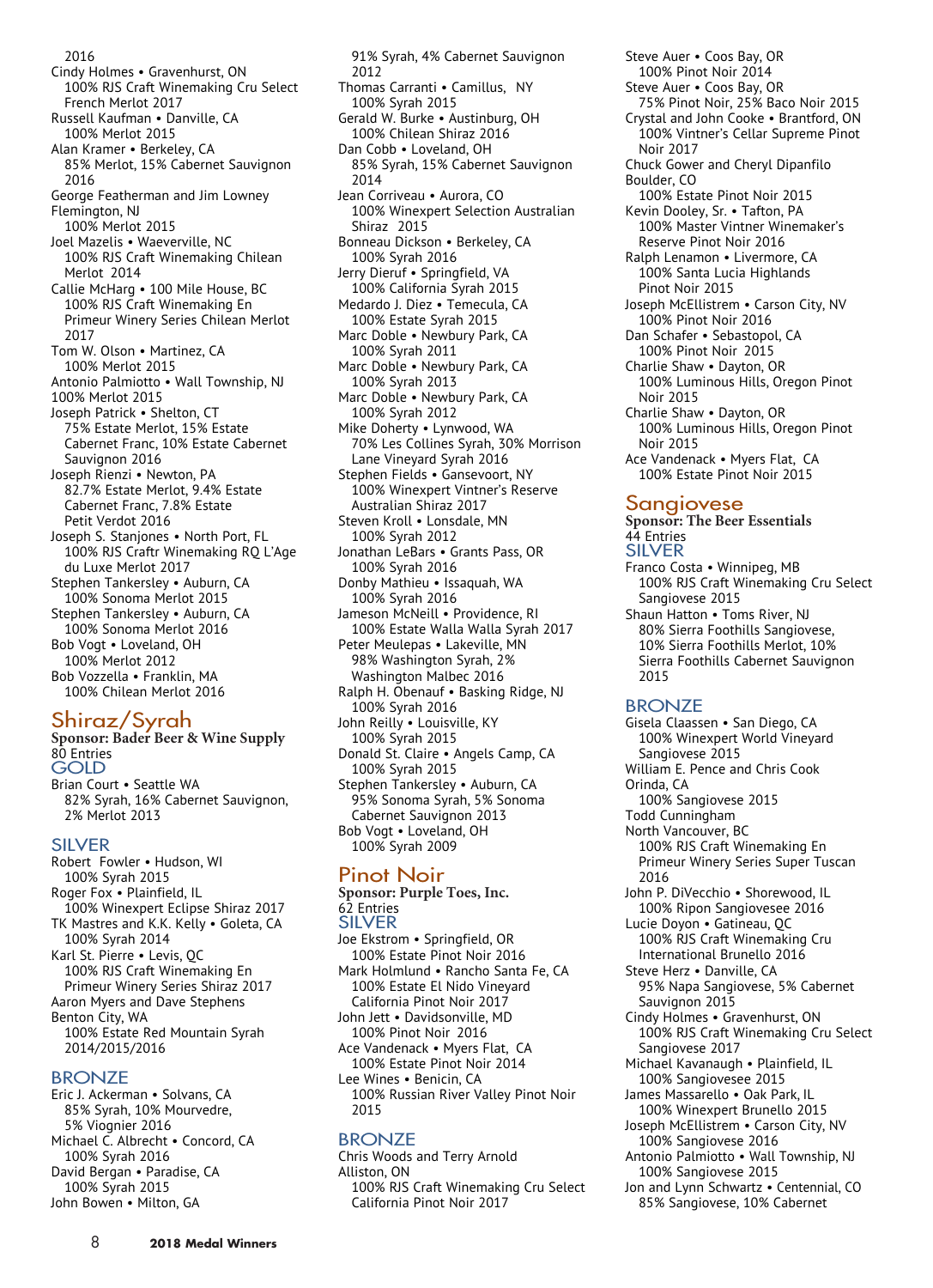Sauvignon, 5% Cab Franc 2015 Guy Chaisson and Francois Tremblay Quebec City, QC 100% Mosti Mondiale Original All Juice Sangiovese 2017

# Zinfandel

**Sponsor: The Beverage People** 83 Entries GOLD Chris Creasey • Las Vegas, NV 76% Zinfandel, 14% Carignan, 10% Petite Sirah 2015 Kevin F. Kelly • Seattle, WA

85% Zinfandel, 15% Cabernet Sauvignon 2014 Dennis M. McCarter • Santa Rosa, CA 100% Dry Creek Zinfandel 2015 Joseph McEllistrem • Carson City, NV 100% Zinfandel 2015 Lucas Rice • Albany, NY 100% Zinfandel 2016

#### SILVER

Wendell Barner • Steubenville, OH 100% Zinfandel 2014 Jack Brassell • Atlanta, GA 100% California Zinfandel 2016 Chuck Gower and Cheryl Dipanfilo Boulder, CO 100% Estate Zinfandel 2017 Joe Diponzio • N. Chili, NY 80% Old Vine Zinfandel, 20% California Petite Sirah 2015 William Murray and Al Hefner W. Lafayette, IN 100% Winexpert Eclipse Lodi Old Vine Zinfandel 2016 Ed Hisscock • Ann Arbor, MI 100% Old Vine Zinfandel 2015 George Featherman and Jim Lowney Flemington, NJ 100% Zinfandel 2016 Tony Nicholson • Rocky River, OH 85% Zinfandel, 15% Petite Sirah 2015 Morgan Paul • Jackson, OH 100% Winexpert Zinfandel 2015 Robert Porten • Utica, NY 100% Zinfandel 2016 Gerard Rescigno • Yonkers, NY 75 % Zinfandel, 25% Petite Sirah 2013 Justin, Matthew and Andrew Schwartz Centennial, CO 95% Zinfandel, 5% Petite Sirah 2016 Donald St. Claire • Angels Camp, CA 100% Zinfandel 2013

#### BRONZE

Gregory Burch • Antioch, IL 90% Zinfnadel, 10% Cabernet Franc 2016 Vasuda Chittar • Saratoga, CA 100% Zinfandel 2016 Paul Damiani • Westboro, MA 100% Zinfandel, oaked 2015 Jerry Dieruf • Springfield, VA 100% California Zinfandel 2015 Lane and Marion Griffin • Conrow, TX 100% Winexpert Eclipse Lodi Old Vines Zinfandel 2017 Ronald Marotto • Goleta, CA 100% Primitivo, oak 2016 Ronald Marotto • Goleta, CA 100% Primitivo, oak 2014 Brock McDaniel • Murrieta, CA

100% Estate Primitivo 2016 Brock McDaniel • Murrieta, CA 100% Estate Primitivo 2016 Anthony and Alisa Moretto Fallbrook, CA 100% Estate Primitivo 2015 Ralph H. Obenauf Basking Ridge, NJ 80% Zinfandel, 20% Petite Sirah 2016 Jonathan E. Percival • Orleans, ON 100% RJS Craft Winemaking California Zinfandel 2017 John Reeve • Rancho Murieta, CA 94% Estate Zinfandel, 6% Estate Petite Sirah 2016 Wayne Ross • Westchester, PA 100% Zinfandel 2015 Jim Ruggerio • Warren, NJ 87% Zinfandel, 13% Petite Sirah 2016 Guy Chaisson and Francois Tremblay Quebec City, QC 100% Mosti Mondiale Fresco Sonoma Valley Zinfandel 2016 Bob Vogt • Loveland, OH 96% Zinfandel, 4% Petite Sirah 2015

# Other Red<br>Vinifera Varietals

**Sponsor: Metrick** 210 Entries **GOLD** Dave Blanchard • Mt. Angel, OR 100% Petit Verdot 2014 Jeff Canter • Agoura Hills, CA 100% Petitte Sirah 2016 Greg Earley • Clayton, CA 100% Graciano 2016 Gnel Garibyan • Burbank, CA 95% Teroldego, 5% Merlot 2016 Joseph Hansen • Kenwood, CA 100% Estate Malbec 2014 Joseph Hansen • Kenwood, CA 100% Estate Malbec 2015 Joe Jezyk • Hockessin, DE 100% Nebbiolo 2012

#### SILVER

Dominick G. and Laura Leigh Agnese Bethpage, NY 100% Malbec 2015 Mike and Tish Bachleda Schaefferstown, PA 100% Italian Barolo 2017 Rui Eduardo Bastos Amaro Angwin, CA 100% Tempranillo 2015 Nina Baker • Vaughn, ON 100% Nebbiolo 2017 Fernando Berton • Sacramento, CA 100% Estate Tempranillo 2016 Rachel Bleakley • Douro-Dummer, ON 100% Mosti Mondiale Nero D'Avola 2017 Bill Weir and Susan Campbell-Weir Clayton, CA 100% Winexpert Selection Tempranillo 2015 Michael Corey • Ballston Spa, NY 85% Petite Sirah, 15% Old Vine Zinfandel 2015 Mike Covino • Bloomsbury, NJ 100% Sierra Foothills Montepulciano 2015 Chris Creasey • Las Vegas, NV 90% Barbera, 10% Chardonnay 2015

Michael Crews and Andrew Crews Orinda, CA 100% Livermore Valley California Petite Sirah 2015 Marc Doble • Newbury Park, CA 90% Grenache, 10% Syrah 2015 Gary D. Jensen • Appleton, WI 100% Winexpert Selection International Italian Montepulciano 2015 Michael Little • Farmington, MN 100% Tempranillo 2016 Philip Locilento . Weston, ON 100% Tempranillo 2016 Dale Norman . Stafford, VA 100% Barbera 2016 Morgan Paul • Jackson, OH 100% Fontana Select Barola 2016 Allen Richard . Natchez, MS 100% Winexpert Selection Argentina Malbec 2017 Michael Rinker . Kennewick, WA 100% Carmenere 2015 John Scalli . Freehold, NJ 100% Sierra Foothills Montepulciano 2015 Dean Scott . Kutztown, PA 100% Estate Hamburg Black Muscat 2015 Roger Mattar and John Severs Corona, CA 100% Malbec 2016 Roger Mattar and John Severs Corona, CA 100% Charbono 2017 Craig Volwiler • Walla Walla, WA 90% Estate Lemberger, 6% Tempranillo, 4% Cabernet Franc 2017 Jon Welsh • Fairview, PA 80% Petite Sirah, 20% Cabernet Sauvignon 2016 **BRONZE** David Arango • Concord, CA

100% Tempranillo 2015

Fernando Berton • Sacramento, CA 100% Estate Petite Sirah 2016 Dave Blanchard • Mt. Angel, OR 100% Malbec 2014 Mike Bleill • Brookville, IN 100% El Dorado California Petite Sirah 2016 John Blichmann • Lafayette, IN 100% Chilean Malbec 2016 Dan Boykin • Concord, CA 100% Petite Sirah 2016 Gisela Claassen • San Diego, CA 100% RJS Craft Winemaking RQ Nero D'Avola 2014 Gisela Claassen • San Diego, CA 100% Winexpert Selection International South African Pinotage 2016 Patrick Clementz • Manorville, NY 100% New York Malbec 2014 Joe and Tammy Clontz Locust Grove, VA 100% Cellar Classic Winery Series Carmenere 2017 Dan Cobb • Loveland, OH 100% Grenache 2016 Bonneau Dickson • Berkeley, CA 100% Petite Sirah 2016 Bonneau Dickson • Berkeley, CA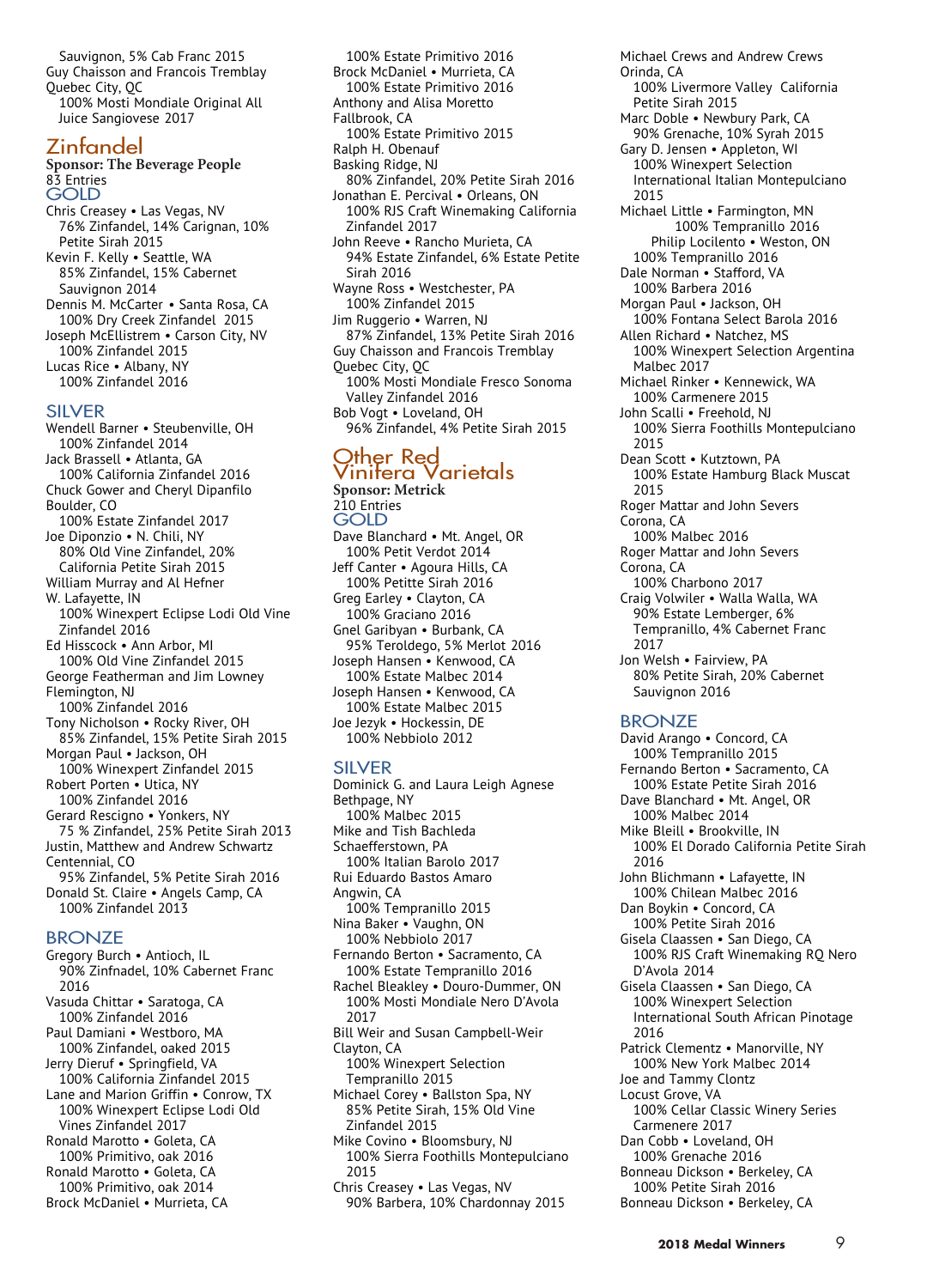- 100% Petite Sirah 2015 Jerry Dieruf • Springfield, VA 100% California Tannat 2016 Jerry Dieruf • Springfield, VA 100% California Barbera 2016 Medardo J. Diez • Temecula, CA 100% Estate Petite Sirah 2016 John P. DiVecchio • Shorewood, IL 75% Lodi Barbera, 25% Lodi Sangiovesee 2016 Walter Fields • Newberg, OR 100% Malbec 2016 Robert Fowler • Hudson, WI 100% Malbec 2015 Ed Hisscock • Ann Arbor, MI 100% Old Vine Petite Sirah 2015 Cindy Holmes • Gravenhurst, ON 100% RJS Craft Winemaking Winery Series Malbec 2017 David Jaxheimer • Fanwood, NJ 100% Petite Sirah 2016 Robert X. Joakimson • Concord, CA 100% Washington Tempranillo 2016 Michael Kaye • Berkeley, CA 100% Petite Sirah 2015 Joe Laws • Wright City, MO 100% Cellar Craft Passport Series Nero D'Avola 2015/2017 George Featherman and Jim Lowney Flemington, NJ 80% Barbera, 20% Petite Sirah 2016 Wendell Martin • Meridian, ID 100% Aleatico 2014 Jateen Patel • Winnetka, IL 100% Petite Sirah 2013 Nicholas Pritt • Rootstown, OH 100% Chilean Malbec 2015 Anthony J. Ricciuti, Jr. • Cromwell, CT 100% California Connoisseur Nebbiolo 2017 Lucas Rice • Albany, NY 76% Carnelian, 34% Malbec 2016 Michael Rinker • Kennewick, WA 100% Red Mountain Malbec 2015 Paul Azevedo and Paul Roberti Petaluma, CA 80% Dry Creek Petite Sirah, 20% Dry Creek Zinfandel 2014 David Robinson • Duncan, BC 100% RJS Craft Winemaking En Primeur Winery Series Chilean Malbec 2017 Ray Samulis • Rosebling, NJ 100% Petite Sirah 2009 John Scalli • Freehold, NJ 100% Sierra Foothills Nero D'Avola 2015 John Scalli • Freehold, NJ 80% Sierra Foothills Barbera, 20% Sierra Foothills Petite Sirah 2015 Donald St. Claire • Angels Camp, CA 100% Petite Sirah 2011 Donald St. Claire • Angels Camp, CA 100% Barbera 2015 Larry Swearingen • Sedona, AZ 85% Estate Charbono, 15% Pinot Noir 2015 Stephen Tankersley • Auburn, CA 95% Sonoma Petit Verdot, 5% Sonoma Merlot 2014 Guy Chaisson and Francois Tremblay Quebec City, QC 100% Mosti Mondiale Fresco Ner D'Avola 2016
- Guy Chaisson and Francois Tremblay
- Quebec City, QC 100% Mosti Mondiale Renaissance Carmenere 2017 Guy Chaisson and Francois Tremblay Quebec City, QC 100% Mosti Mondiale Original All Juice Italian Lambrusco 2016 Alan Turner • San Ramon, CA 100% El Dorado Petite Sirah 2015 Alan Turner • San Ramon, CA 100% El Dorado County Petite Sirah 2015 Adam Ultimo • Blairstown, NJ 75% Petite Sirah, 25% Merlot 2017 Richard and Ellen Vermette Seekonk, MA 100% Pinotage 2016
- Jesse Villarreal San Antonio, TX 79% Montepulciano, 21% Aglianico 2016
- Michelle Walker San Diego, CA 100% Vineco Passport Series Nero D'Avola 2017

# Red Vinitera<br>Bordeaux Style Blends 70 Entries

- GOLD Dan Boykin • Concord, CA 70% Cabernet Sauvignon, 30% Merlot David Buchanan • Berkeley, CA 50% California Merlot, 50% California Cabernet Sauvignon 2014 James Massarello • Oak Park, IL 100% Cellar Craft Grenache Syrah
- Mourvedre 2015
- Tim Kennedy and Chris Miller
- Strongsville, OH 50% Cabernet Sauvignon, 50% Merlot 2016
- James G. Russo, Jr. Hoboken, NJ 68% Cabernet Sauvignon, 32% Cabernet Franc 2015
- David Sabo Euclid, OH 50% Cabernet Sauvignon, 25% Cabernet Franc, 25% Merlot 2016
- Donald St. Claire Angels Camp, CA 50% Cabernet Sauvignon, 50% Merlot 2014
- Keith Godwin and Robert Stottlemyer
- Falling Waters, WV 42% Cabernet Franc, 42% Merlot, 16% Cabernet Sauvignon 2017

#### SILVER

Dan Dyer • Riviera Beach, FL 47% Cellar Craft Showcase Red Mountain Cabernet Sauvignon, 23% Brehm Vineyards Plum Ridge Cabernet Sauvignon, 18% Brehm Vineyards Plum Ridge Cabernet Franc, 12% Brehm Vineyards Plum Ridge Petit Verdot 2013

Atanas Kostanev • Woodbridge, VA 50% Cabernet Sauvignon, 40% Merlot, 10% Petite Syrah 2017

- Alan Kramer Berkeley, CA 63% Cabernet Sauvignon, 37% Merlot 2016
- Carmine Liuzzi Bridgewater, NJ 70% Cabernet Sauvignon, 25% Merlot, 5% Cabernet Franc 2015
- David Okeson Galena, OH 50% Merlot, 40% Cabernet Sauvignon,

10% Cabernet Franc 2014 Roger Mattar and John Severs Corona, CA

- 40% Merlot, 40% Petit Verdot, 20% Cabernet Sauvignon 2016 Bob Vogt • Loveland, OH
- 58% Cabernet Sauvignon, 30% Merlot, 8% Cabernet Franc, 4% Petit Verdot 2013

# **BRONZE**

Dan and Juli Adams • Palisade, CO 55% Estate Cabernet Sauvignon, 45% Estate Syrah 2016 Greg Bequette • Livermore, CA 60% Cabernet Franc, 40% Cabernet Sauvignon 2016 Dan Boykin • Concord, CA 53% Cabernet Sauvignon, 27% Petit Verdot, 20% Cabernet Franc 2011 Eileen Calder • Abbotsford, BC 100% RJS Craft Winemaking Winery Series Super Tuscan 2016 Dan Cobb • Loveland, OH 65% Cabernet Sauvignon, 35% Merlot 2013 Michael Corey • Ballston Spa, NY 60% Cabernet Sauvignon, 20% Cabernet Franc, 20% Carmenere 2016 Darrell Dail • Raleigh, NC 100% Winexpert Limited Edition Triumph 2014 Ron Dickens • Phoenix, AZ 70% Petit Verdot, 25% Cabernet Sauvignon, 5% Cabernet Franc 2013 Kevin J. Donnelly • Yorba Linda, CA 66% Merlot, 17% Cabernet Sauvignon, 17% Petit Verdot 2016 Lee Goodman • Baltimore, MD 63% Cabernet Sauvignon, 25% Merlot, 12% Petite Sirah 2014 Alan Kramer • Berkeley, CA 63% Merlot, 37% Cabernet Sauvignon 2016 Philip Locilento . Weston, ON 70% Syrah, 30% Malbec 2016 Matthew Palmer · Broomfield, CO 70% Cabernet Sauvignon, 20% Syrah, 10% Cabernet Franc 2014 James Picano · Fairfield, CA 60% Cabernet Sauvignon, 40% Merlot 2014 Gerard Rescigno • Yonkers, NY 46% Cabernet Sauvignon, 40% Malbec, 14% Merlot, french oak 2015 Alejandro Reybaud Dina Huapi, Argentina 50% Pinot Noir, 50% Merlot 2016 John Sullivan • Bluemont, VA 57% Estate Merlot, 28% Winexpert Sommelier Malbec, 15% Winexpert Eclipse Cabernet Sauvignon 2016 Stephen Tankersley • Auburn, CA 60% Sonoma Merlot, 60% Sonoma Petit Verdot 2014 Bob Vogt • Loveland, OH 66% Cabernet Sauvignon, 20% Merlot, 10% Cabernet Franc, 4% Petit Verdot 2014

# Other Red<br>Vinifera Blends

**Sponsor: St. Louis Wine & Beermaking** 183 Entries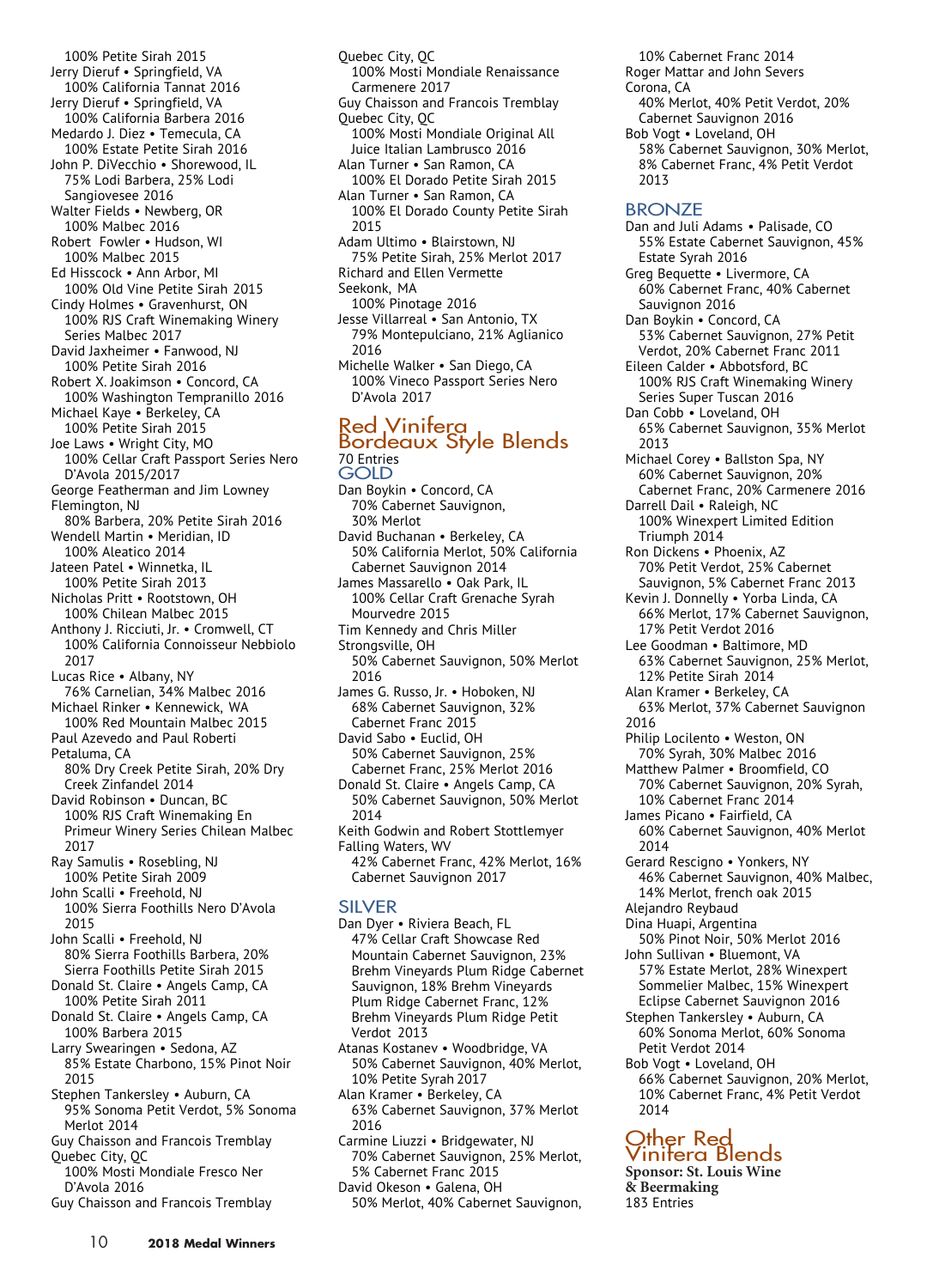#### GOLD

- Dave Blanchard Mt. Angel, OR 60% Syrah, 40% Malbec 2015
- Dan Boykin Concord, CA 60% Cabernet Sauvignon, 40% Syrah

Eileen Calder • Abbotsford, BC 100% RJS Craft Winemaking Winery Series Rosso Grande 2017

- Dan Cobb Loveland, OH 71% Cabernet Sauvignon, 14% Merlot,
- 14% Syrah, 1% Petite Sirah2015 Franco Costa • Winnipeg, MB 100% RJS Craft Winemaking En Primeur Winery Series Rosso Grande
- Excellente 2015 Fred Deysenroth • Bennington, VT 100% Mosti Mondiale Vinifera Casta Del Papa 2017
- Terry Doub Baton Rouge, LA 100% RJS Craft Winemaking Cru Select Amarone 2017
- Mark J. Dufresne North Bay, ON 100% Winexpert Limited Edition Milagro 2016
- Tugfan Ilhan and Mahmut S Istanbul, Turkey
- 50% Merlot, 30% Cabernet Sauvignon, 20% Syrah 2016
- Michael Krenesky Beacon Falls, CT 100% RJS Cellar Classic Winery Series Tuscan Red 2013
- Richard McNamara Riverview, NB 100% RJS Craft Winemaking En Primeur Winery Series Winemaker's Trio Red 2016
- Mike Micciola Oshawa, ON 100% Mosti Mondiale Fresco Cabernet Sauvignon Merlot 2017
- James Picano Fairfield, CA 30% Cabernet Sauvignon, 25% Zinfandel, 20% Merlot, 15% Touriga Naclonal, 10% Tempranillo 2014
- Mark Reheis Lantzville, BC 100% RJS Craft Winemaking En Primeur Winery Series Italian Valpola 2016
- David Robinson Duncan, BC 100% Vineco Passport Series Kookaburra Red 2017
- Keith Godwin and Robert Stottlemyer Falling Waters, WV
- 100% Winexpert Limited Edition Grenache Cabernet 2017 Stephen Tankersley • Auburn, CA
- 60% Sierra Sangiovesee, 20% Sonoma Merlot, 20% Sonoma Petit Verdot 2014
- Phil Thomas Waterloo, ON 33% Merlot, 33% Cabernet Sauvignon, 33% Shiraz 2017

#### SILVER

- Franco Costa Winnipeg, MB 100% RJS Craft Winemaking Cru Select Valpolicella Ripassa 2015 Brian Court • Seattle, WA 42% Cabernet Sauvignon, 34% Syrah, 18% Carmenere, 5% Petit Verdot 2015 Marc Doble • Newbury Park, CA 60% Syrah, 40% Grenache 2014 Earl Greaser • Uniontown, OH
- 100% Winexpert Limited Release Bravado 2016
- Grace R. Gregg Mineral, VA

100% RJS Craft Winemaking Cru Select Australian Shiraz Cabernet Sauvignon Malbec 2016

- Todd Holman Longview, TX 100% Winexpert World Vineyard Australian Grenache Syrah Mourvedre 2016
- Kathy Hughston Sherwood Park, AB 100% RJS Craft Winemaking Cru Select Amarone 2017
- Larry Janke Eagan, MN 100% RJS Craft Winemaking RQ Batalla Tempranillo Grenache Cabernet Sauvignon 2016
- Gary D. Jensen Appleton, WI 100% Winexpert Eclipse Bravado Super Tuscan 2016
- Stephen Kershner Orange Beech, AL 100% Winexpert Eclipse Forza 2015
- Lise Mailloux Quebec City, QC 100% RJS Craft Winemaking En Primeur Winery Series Rosso Grande Excellente 2017
- Callie McHarg 100 Mile House, BC 100% RJS Craft Winemaking En Primeur Winery Series Super Tuscan 2017
- Mike Micciola Oshawa, ON 100% Mosti Mondiale Fresco Amarosa 2016
- Denis Porlier Oakville, ON 100% Mosti Mondiale Fresco South African Cabernet Sauvignon Shiraz 2017
- Sandy Shivas Ilion, NY 100% RJS Craft Winemaking Mivino Cabernet Sauvignon Merlot 2017
- Michelle Walker San Diego, CA 100% Winexpert Eclipse Bravado Super Tuscan 2016
- Michelle Walker San Diego, CA 100% RJS Craft Winemaking RQ Tjungu 2016

#### **BRONZE**

- Nina Baker Vaughn, ON 100% Amarone 2017 Nina Baker • Vaughn, ON
- 50% Sangiovese, 25% Pinot Noir, 25% Merlot 2017
- Louis Baldino Syosset, NY 50% Merlot, 30% Cabernet Sauvignon, 20% Sangiovese 2016 Dan Boykin • Concord, CA
- 57% Cabernet Sauvignon, 38% Zinfandel, 5% Syrah
- Dan Boykin Concord, CA 70% Cabernet Sauvignon, 30% Syrah Wm. Scott Bryan • Los Altos Hills, CA 60% Estate Merlot, 40% Estate
- Tempranillo 2016
- Eileen Calder Abbotsford, BC 100% RJS Craft Winemaking Winery Series Amarone 2017
- Gisela Claassen San Diego, CA 40% Sangiovese, 35% Cabernet Sauvignon, 25% Syrah 2016 Brian Clapsaddle • Plymouth, MN
- 100% Winexpert Limited Edition Italian Super Tuscan 2015
- Cathy Clark Oakville, ON 100% RJS Craft Winemaking En Primeur Winery Series Spanish Grenache Syrah 2017
- William Cooley Valparaiso, IN

100% Winexpert Spanish Diablo Rojo 2016

- Franco Costa Winnipeg, MB 100% RJS Craft Winemaking En Primeur Winery Series Italian Super Tuscan 2016
- Brian Court Seattle, WA 57% Cabernet Sauvignon, 33% Syrah, 10% Petit Verdot 2013
- Darrell Dail Raleigh, NC 100% Winexpert Limited Edition Australian Fortitude 2015
- Fred Deysenroth Bennington, VT 100% Mosti Mondiale Vinifera Noble (Lambrusco) 2017
- Dan Dyer Riviera Beach, FL 62% Vino Superiore Italian Sangiovese, 15% Winexpert Selection Estate Lodi Cabernet Sauvignon, 10% Winexpert International Spanish Tempranillo, 9% Winexpert Italian Barola 2013
- Jack and Brenda Esslinger Chase, BC 100% Vineco Showcase Rosso Fortissimo
- Betty Fuller Blairsville, GA 100% Winexpert Limited Edition Fortitude 2016
- Dennis R. Haff Newton, NJ 100% Winexpert Limited Edition California Mosaic Red 2017
- Dave Sickels and Carol Hamilton
- Lake St. Louis, MO 100% RJS Craft Winemaking En Primeur Signature Series Italian Super Tuscan 2016
- Sandra Happy Abbotsford, BC 100% RJS Craft Winemaking En Primeur Winery Series Super Tuscan
- James Hecht Cumberland, RI 60% Cabernet Sauvignon, 26% Sangiovese, 9% Merlot 2016
- Todd Holman Longview, TX 100% RJS Craft Winemaking EN Primeur Winery Series Italian Amarone 2016
- Cindy Holmes Gravenhurst, ON 100% RJS Craft Winemaking En Primeur Winery Series Super Tuscan 2017
- Miroslav Iliev Kitchener, ON 100% Mosti Mondiale Meglioli Rojo Grande 2016
- Steven Kroll Lonsdale, MN 40% Grenache, 30% Syrah, 30% Mourvedre 2014
- Gary Duesterberg and Adora Ku
- Roswell, GA
	- 100% Cellar Craft Showcase Amarone 2016
- Jeff Kulp Canton, MI 100% Winexpert Vieux Chateau du Roi 2016
- Lorenzo Loggia Montreal, QC 100% RJS Craft Winemaking Winery Series Rosso Grande Excellente 2015 Mike Micciola • Oshawa, ON
- 50% Mosti Mondiale Fresco South African Cabernet Sauvignon, 50% Mosti Mondiale Meglioli Trinity
- 2017 Anthony and Alisa Moretto
- Fallbrook, CA 70% Estate Primitivo, 15% Estate
	- Cabernet Sauvignon, 15% Estate Merlot 2015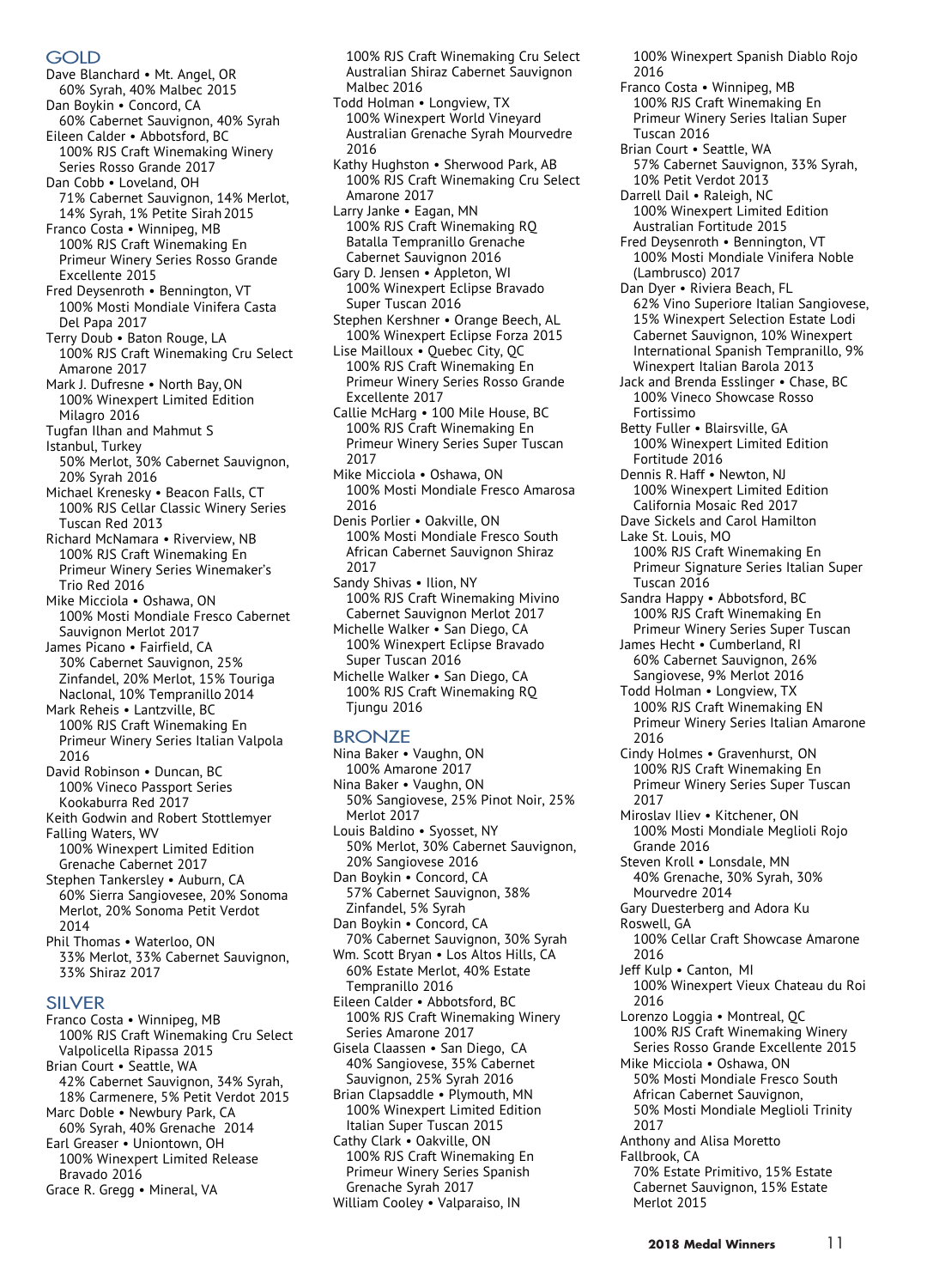- Daniel Narduzzi Waterloo, ON 25% Petite Sirah, 25% Cabernet Sauvignon, 25% Merlot, 25% Zinfandel 2016
- Robert Knehr and Nick Nicholaides Hasbrouck, NJ

100% Valpolicello 2016

- Carlos Oliveira Tillsonburg, ON 100% RJS Craft Winemaking En Primeur Winery Series Italian Amarone 2016
- Carlos Oliveira Tillsonburg, ON 100% RJS Craft Winemaking Cellar Classic Winery Series Spanish Grenache Syrah 2015
- Antonio Palmiotto Wall Township, NJ 25% Sangiovese, 25% Merlot, 25% Montepulciano, 25% Barbera 2017
- Maureen and Ferenc Pankotai
- San Diego, CA
- 60% Estate Malbec, 40% Estate Shiraz 2016
- Jonathan E. Percival Orleans, ON 60% RJS Craft Winemaking En Primeur Winery Series Classico Amarone, 30% RJS Craft Winemaking Amarone, 10% RJS Craft Winemaking Cru Select Amarone 2017
- Allen Richard Natchez, MS 100% Winexpert Selection Australian Grenache Syrah Mourvedre 2017
- Lawrence Roux N. Syracuse, NY 100% Mosto Bello Bardolino 2015
- James Sowinski Milwaukee, WI 100% Winexpert Limited Edition Italian Super Tuscan
- Karl St. Pierre Levis, QC 100% RJS Craft Winemaking Cru Select Cabernet Sauvigno Malbec Carmenere 2017
- Lincoln Vlasblom Toronto, ON 33% RJS Craft Winemaking Cabernet Sauvignon, 33% RJS Craft Winemaking En Primeur Winery Series Zinfandel, 33% RJS Craft Winemaking Winemaker's Trio2016
- Craig Volwiler Walla Walla, WA 60% Tempranillo, 40% Cabernet Sauvignon 2017
- Michelle Walker San Diego, CA 100% RJS Craft Winemaking RQ La Batalla 2017

# Blush/Rosé<br>Red Vinifera 49 Entries

**GOLD** 

Brian Clapsaddle • Plymouth, MN 100% Grenache Rose' 2017

#### SILVER

- Lane and Marion Griffin Conrow, TX 100% Winexpert Selection California White Zinfandel 2017
- Douglas Van Tornhout Fairfield. CT 90% Cabernet Franc, 10% Sangiovese 2017
- Mark Warren Cypress, TX 100% Winexpert Selection California White Merlot 2015

#### **BRONZE**

Michelle Dawn Beaso Walnut Creek, CA 100% Grenache 2017

- Dan Boykin Concord, CA 100% Petit Verdot 2017 Jean Corriveau • Aurora, CO 100% Winexpert Selection California White Zinfandel 2016 Jim and Bette Felton • Danville, CA 100% Estate Grenache Noir 2015 Donis Flagello • Half Moon Bay, CA 78% Syrah, 28% Malbec, 1%
	- Blaufrankish 2017 Lee Goodman • Baltimore, MD 100% Cabernet Sauvignon 2017
	- Alison Knieriem Troutdale, OR 100% Estate Pinot Noir 2016
	- Jonathan E. Percival Orleans, ON 100% RJS Craft Winemaking En Primeur Winery Series Chilean Pinot Noir Rose' 2017
	- Allen Richard Natchez, MS 100% Winexpert Selection California White Zinfandel 2017
	- Greg Ross Gardnerville, NV 100% Estate Zweigelt 2017
	- Chris Scott Charlottesville, VA 50% Merlot, 50% Cabernet Franc 2017
	- Randy Sorensen Sechelt, BC 100% RJS Craft Winemaking En Primeur Winery Series Chilean Pinot Noir Rose' 2017
	- Michelle Walker San Diego, CA 100% Vineco Passport Series Cabernet Rose' 2017

## Red or White Vinifera<br>Late Harvest and Ice Wine 17 Entries

**GOLD** Linda and Anders Aronsson Helsingborg, Sweden 100% Estate Solaris 2016 Dan Boykin • Concord, CA 100% Viognier 2014 Earl Greaser • Uniontown, OH 100% Winexpert Speciale Chocolate Raspberry Dessert Wine 2016 Erik Hayes • Wabash, IN 100% Winexpert Riesling Ice Wine 2016 Kathleen Ondrus • Fruita, CO 100% Muscat Ice Wine 2017

- Duane and Andrea Van Hoever
- S. St. Paul, MN 100% Alexander and Sons Muscat Orange Juice 2016
- Luke S. Zimmerman Shilon, OH 100% RJS Craft Winemaking Cru Specialty Riesling Dessert Wine 2017

#### SILVER

Nina Baker • Vaughn, ON 100% Cabernet Franc 2017

# BRONZE

Robert X. Joakimson • Concord, CA 100% Winexpert Special Selection Cabernet Franc Ice Wine 2017

# White Table<br>Wine Blend 16 Entries **BRONZE**

Jeff Ferris • Bemidji, MN 50% White Concord, 50% Honey 2017 Earl Greaser • Uniontown, OH

55% Gewürztraminer, 45% Viognier 2016

Callie McHarg • 100 Mile House, BC 100% RJS Craft Winemaking En Primeur Winery Series Winemaker's White Trio 2017

#### Red Table Wine Blend **Sponsor: Gino Pinto Inc.**

#### 71 Entries

- GOLD
- George Featherman and Jim Lowney Flemington, NJ
	- 70% Cabernet Sauvignon, 30% Cabernet Franc 2015
- Michael Hammond and Becky Mowat Charlottetown, PE
- 100% RJS Craft Winemaking Cru Select Cabernet Sauvignon Syrah Zinfandel 2016
- Jonathan E. Percival Orleans, ON 100% RJS Craft Winemaking Cabernet Sauvignon Malbec Carmenere 2017

#### SILVER

Steve Auer • Coos Bay, OR 50% Leon Millot, 50% Syrah 2016 Joe Caimona • Youngstown, OH 60% Cabernet Sauvignon, 30% Merlot, 10% Cabernet Franc 2017 Cathy Clark • Oakville, ON 100% RJS Craft Winemaking Cru Select Cabernet Sauvignon Syrah Zinfandel 2017 Crystal and John Cooke • Brantford, ON 100% Vintner's Cellar Supreme Bourgeron Rouge 2015 George Featherman and Jim Lowney Flemington, NJ 33% Cabernet Sauvignon, 33% Grenache, 18% Alicante, 16% Petite Sirah 2016 Callie McHarg • 100 Mile House, BC 100% RJS Craft Winemaking Cru Select RQ La Batalla 2016 Grant Millar • Kingston, ON 100% RJS Craft Winemaking RQ Tempranillo Grenache Cabernet Sauvignon 2016 Michael Hammond and Becky Mowat

- Charlottetown, PE 100% RJS Craft Winemaking En Primeur Winery Series Spanish Grenache Syrah 2016
- Roger Mattar and John Severs Corona, CA
- 50% Cabernet Sauvignon, 50% Syrah 2016
- John Sullivan Bluemont, VA 57% Estate Merlot, 28% Winexpert Sommelier Malbec, 15% Winexpert Eclipse Cabernet Sauvignon 2016

#### **BRONZE**

- Gary Atchison Marion, IN 55% Cabernet Sauvignon, 30% Zinfandel, 15% Cabernet Franc 2017 Cathy Clark • Oakville, ON 100% RJS Craft Winemaking En Primeur Winery Series Winemaker's
- Red Trio 2017
- Todd Cunningham North Vancouver, BC
	- 100% RJS Craft Winemaking En
	- Primeur Winery Series Winemaker's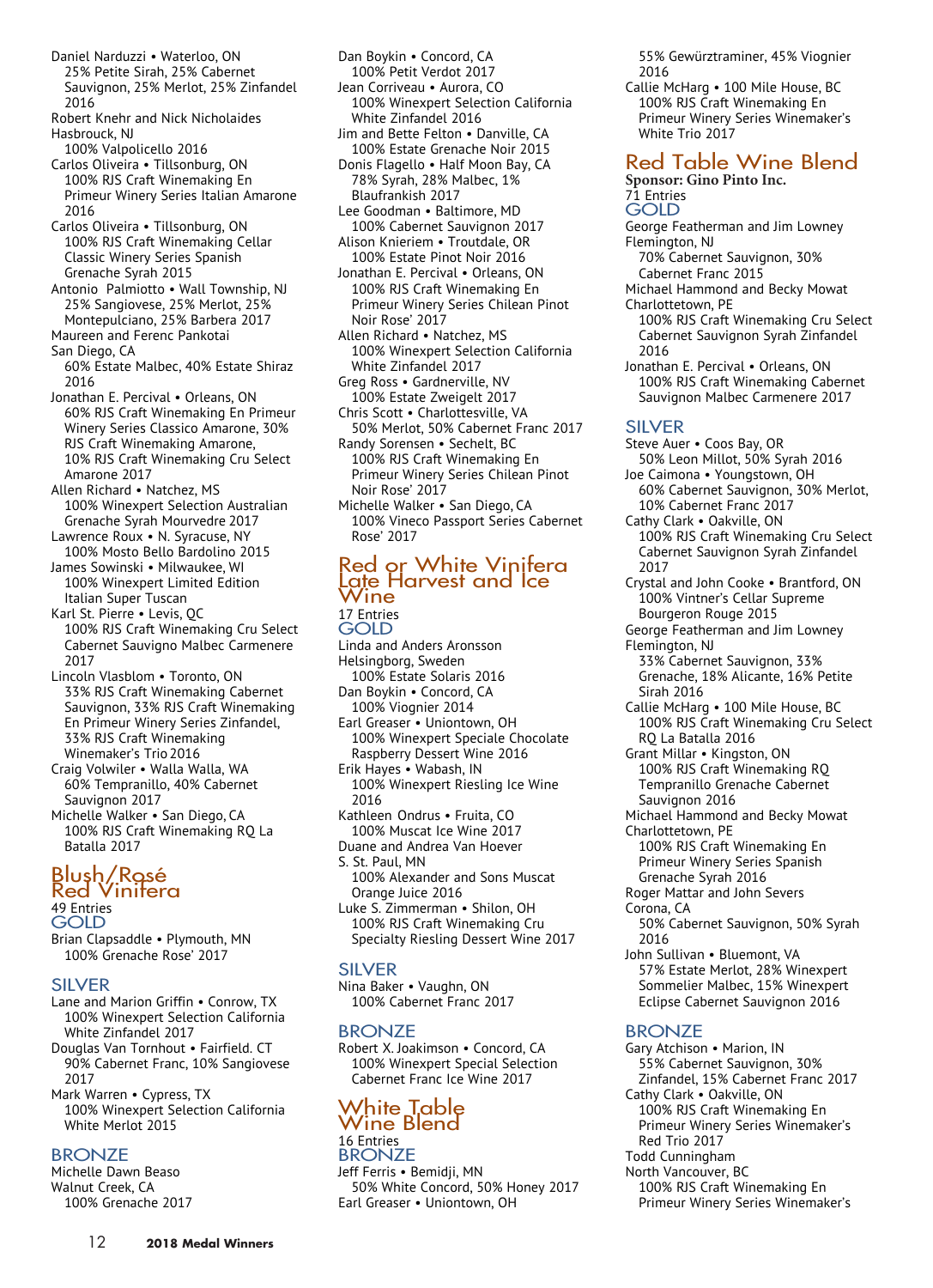- Trio 2016 Dave Haugland • Camarillo, CA 43% Estate Sangiovese, 29% Estate Syrah, 25% Cabernet Sauvignon, 3% Estate Primitivo 2016 Chris Vachon and Jillian Jackson Stoddard, NH 100% RJS Craft Winemaking En Primeur Winery Series Winemaker's Trio 2016 Maureen Janke • Eagan, MN 100% Cellar Classic Winemaker's Trio Red 2016
- George Featherman and Jim Lowney Flemington, NJ
- 33.5% Cabernet Sauvignon, 33.5% Sangiovese, 33.5%Merlot 2016
- Gary Marsalone Hemet, CA 45% Fontana Premium Cabernet Sauvignon, 45% Fontana Premium Shiraz, 10% Cellar Craft Showcase Lodi Old Vine Zinfandel 2017
- Scott McDonald Cornelius, OR 64% Washington Cabernet Sauvignon, 29% RJS Grand Cru Italian Sangiovese, 7% Washington Merlot 2016
- Callie McHarg 100 Mile House, BC 50% RJS Craft Winemaking En Primeur Winery Series Italian Valpola, 50% RJS Craft Winemaking Italian Amarone Classico 2017
- Grant Millar Kingston, ON 100% RJS Craft Winemaking Cru Select Valpola 2016
- Grant Millar Kingston, ON 100% RJS Craft Winemaking En Primeur Winery Series Super Tuscan 2016
- Jateen Patel Winnetka, IL 45% Pinot Noir, 33% Cabernet Sauvignon, 17% Syrah, 5% Pinot Gris 2013
- Randy Sorensen Sechelt, BC 100% RJS Craft Winemaking En Primeur Winery Series Italian Valpola 2016

# Blush Table Wine Blend

5 Entries No Medals Awarded

## Grape & Non-Grape<br>Table Wine Blend 34 Entries GOLD

- Dave Sickels and Carol Hamilton Lake St. Louis, MO 100% Winexpert Island Mist Green Apple Riesling 2017
- Paulette Kates Akron, IN 100% Winexpert Island Mist Peach Apricot Chardonnay 2016
- Chris Nelson Iowa, LA 100% Winexpert Island Mist Blackberry Pinot Noir 2016

#### SILVER

- Dave Sickels and Carol Hamilton
- Lake St. Louis, MO 100% RJS Craft Winemaking Orchard Breezin'' Sweet Seville Orange Sangria 2016
- Paulette Kates Akron, IN 100% Winexpert Island Mist Raspberry Dragon Fruit Shiraz 2016

Jeff Kulp • Canton, MI 100% Winexpert Shiraz Raspberry Dragonfruit 2017 Jessica and Nathaniel Metz Battle Ground, IN 60% Alexander's Son Muscat, 40% Vintner's Harvest Mango 2017 William Stefan • Fairfax, VA 24% Orange, 24% Vanilla, 24% Cinnamon, 24% Chocolate Cookie Dough, 4% Pinot Noir, dessert wine 2017 Keith Godwin and Robert Stottlemyer Falling Waters, WV 80% Merlot, 20% Blackberry 2017

#### BRONZE

- Carolyn Aberts Tucson, AZ 100% Winexpert Island Mist Pomegranate Zinfandel Tom Anders • Walnut Creek, CA 76% Red and White Vinifera, 22% Tart Cherry Ted Mack and James Harvey
- Oklahoma City, OK 50% Vintners Best Black Berry, 24% Global Vintners Red Grape, 24% Vintners Harvest Sweet Cherry, 2% Orange 2017
- Jeff Kulp Canton, MI 100% Winexpert Pinot Noir Black Cherry 2017
- Jeff Kulp Canton, MI 100% Winexpert Sauvignon Blanc Kiwi Pear 2017
- Jeff Kulp Canton, MI 100% Winexpert Pinot Gris White Cranberry 2017
- Donny Lockby Simpsonville, SC 100% Master Vintner Tropical Bliss Raspberry Merlot 2017
- Gerald Mincks Salem, OH 75% Vincent, 25% Blackberry 2016 Chris Nelson • Iowa, LA
- 100% Winexpert Island Mist Blackberry Cabernet Sauvignon 2016

#### Apple or Pear<br>Varietals or Blends 32 Entries GOLD

John J. Matchock • Ramey, PA 98% Apple, 1% Cinnamon, 1% Peppermint 2017

#### SILVER

Kevin Collins • Northampton, MA 20% McIntosh Apples, 20% Cortland Apples, 20% Granny Smith Apples, 20% Macoun Apples, 20% Honey Crisp Apples 2016

#### **BRONZE**

- Peter Croatt New Prague, MN 45% Honey Crisp, 40% Harrelson, 10% Wealthy, 5% Macintoshm 2017 Ann Cole and Eric Drumwright Lebanon, IN 100% Estate Apple 2016 Kris Mitchell and Denis Durand Lamont, AB 100% Estate Crabapple 2015
- Bret Fleischer Alliance, OH 60% Red Raspberry, 40% Bartlett Pear 2013
- Jeff Gunnis Gulliver, MI 97% Apple, 1% Raisins, 1% Cinnamon, 1% Clove 2016
- Cindy Holmes Gravenhurst, ON 33% RJS Craft Winemaking Grand Cru Pinot Grigio, 33% Apple, 33% Blackberry 2017
- Rick Howe Los Lunas, NM 100% Apple
- David Robinson Duncan, BC 100% Apple 2016
- Randy Stevens Lorraine, NY 100% Apple Ice Cider 2017
- Christy Wallen Fairlawn, VA
- 95% Estate Crabapple, 5% Gala Apple 2017
- Bruce Wilson Chatsworth, CA 100% Apple with Maple 2017

# Hard Cider or Perry

**Sponsor: BIY Homebrew Supply** 23 Entries

# SILVER

Joe Krajkiewcz • Grandville, MI 80% Apple, 20% Blueberry 2017 Andrew and David Roth • Green Bay, WI 100% Apple 2017

#### **BRONZE**

- Shirley Moore Mound, MN 100% Apple 2016
- Tony Soboti Summit, NJ 31% Grannysmith Apple, 31% Fuji Apple, 31% Bartlett Pear, 2% Mango, 2% Strawberry, 1% Ginger
- Tony Soboti Summit, NJ 48% Apple, 48% Pear, 2% Black Raspberry, 1% Tart Cherry, 1% Green Tea Leaf
- Tony Soboti Summit, NJ 49% Apple, 49% Pear, 1% Black Raspberry, 1% Green Tea Leaf
- Tony Soboti Summit, NJ 33% Apple, 33% Pear, 33% Ginger
- Baine Thorn Normandy Park, WA 43% Fuji Apple, 21% Pink Lady Apple, 14% Grannysmith Apple, 11% Golden Delicious Apple, 11% Cameo Apple 2018
- Baine Thorn Normandy Park, WA 39% Honeycrisp Apple, 20% Jonagold Apple, 19% Sweet Apple, 17% Fuji Apple, 5% Shay Apple 2017
- Baine Thorn Normandy Park, WA 43% Fuji Apple, 21% Pink Lady Apple, 14% Grannysmith Apple, 11% Golden Delicious Apple, 10.75% Cameo Apple, .25% Lavender 2018
- Kevin Williams Pueblo West, CO 100% Apple

#### Stone Fruit

**Sponsor: BIY Homebrew Supply** 69 Entries GOLD

- David Moulton Rush City, MN 100% RJS Craft Winemaking Orchard Breezin' Peach Perfection 2017
- Chris Nelson Iowa, LA 100% Winexpert Island Mist Peach Apricot Chardonnay 2016
- William Stefan Fairfax, VA
- 100% RJS Craft Winemaking Chocolate Cherry Dessert Wine 2017 Oscar J. Walker • Lookville, KY
	- **2018 Medal Winners** 13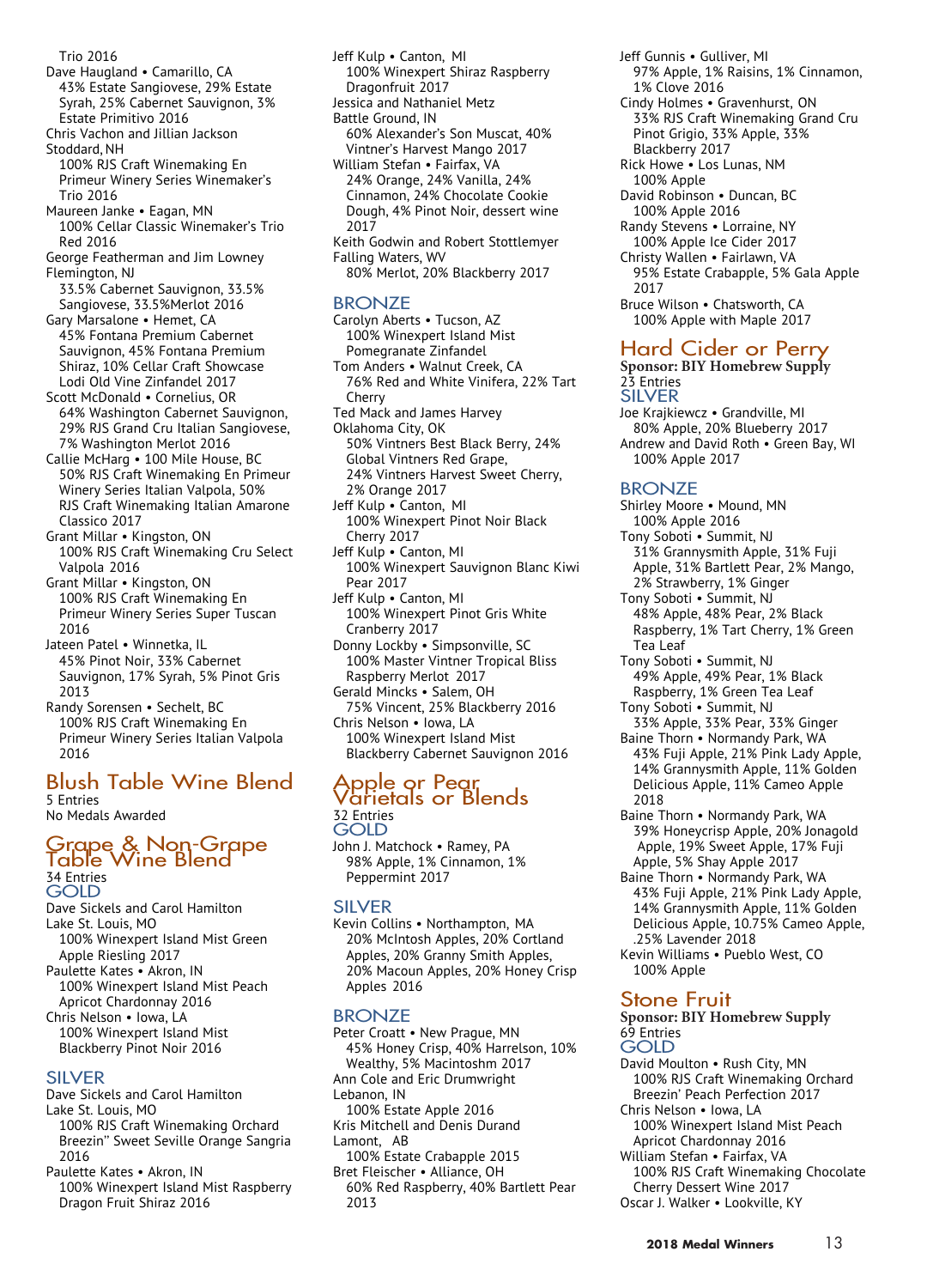100% Vintner's Harvest Cherry 2017 Luke S. Zimmerman • Shilon, OH 100% RJS Craft Winemaking Orchard Breezin' Peach Chardonnay 2017

#### SILVER

Mike Dault • Edgewood, KY 100% RJS Craft Winemaking Orchard Breezin'' Peach Perfection 2018 Ron Dershem • Davisburg, MI 100% Winexpert Island Mist Black Cherry Pinot Noir 2017 Amy Ludwig • Jackson, MO 60% Estate Cherry, 10% Estate Apple, 10% Estate Pear 2017 James Massarello • Oak Park, IL 100% Winexpert Peach Apricot Chardonnay 2016 Wesley Mills • Martinsburg, WV 100% Sweet Black Cherry 2017 Christopher Norton • Springfield, MO 65% Peach, 35% Mango 2017 Rick Presley • Morrisville, MO 100% Estate Cherry 2017 Wade Runge and Scott Sparacio Huntley, IL 100% Estate Cherry 2016 William Stefan • Fairfax, VA 32% Pear, 32% Pineapple, 32% Passionfruit, 4% Trebbiano 2017

#### BRONZE

Tim Feeley • Halifax, NS 100% RJS Craft Winemaking Orchard Breezin' Plum Passion 2017 David Jaxheimer • Fanwood, NJ 100% Estate Peach 2015 Charlene Prince • Sweetwater, TN 100% Peach 2017 Jeff Sanderson • Kenton, TN 100% Estate Plum 2016 William Stefan • Fairfax, VA 32% Mango, 32% Pineapple, 32% Passionfruit, 4% Trebbiano 2017

#### Berry Fruit

**Sponsor: St. Louis Wine & Beermaking** 129 Entries GOLD Mike Dault • Edgewood, KY 60% Blueberry, 30% Raspberry, 10% Blackberry 2017 Vicki Foy • Ft. Morgan, CO 50% Estate Mulberry, 50% Estate Plum Mike Janisse • Eugene, OR 100% Marionberry 2017 Larry Janke • Eagan, MN 100% Cranberry 2016 Maureen Janke • Eagan, MN 33% Estate Red Raspberry, 33% Estate Blueberry, 33% Estate Black Raspberry 2017 Joe Laws • Wright City, MO 100% RJS Craft Winemaking Raspberry Mocha Dessert Wine 2017 John J. Matchock • Ramey, PA 50% Blueberry, 50% Concord 2017 John J. Matchock • Ramey, PA 100% Vintner's Harvest Raspberry

2018 Joshua Z. Olarte and Arturo R. Olarte Paranaque City, Philippines 100% Estate Bignay 2016

John Phillips • Kinsman, OH 100% Blueberry 2016 William E. Summar • Ripley, TN 100% Cranberry 2016 David Von Rueden • Hayward, WI 66% Cranberry, 33% Winexpert World Vineyard Washington Riesling 2017 Ed Weisenauer • Bloomville, OH 100% Estate Raspberry 2016

#### SILVER

William Ash • Robert, MO 100% Red Raspberry 2018 Pam Carpenter • Sidney, MT 90% Cranberry, 5% Raisin, 5% Aronia 2017 Ron Dershem • Davisburg, MI 100% Raspberry 2017 Bruce A. Felton • Morgantown, WV 95% Mulberry, 5% Grape 2015 Vicki Foy • Ft. Morgan, CO 100% Estate Mulberry 2017 Christopher Gugel • Jacksonville, FL 100% Cranberry 2016 Erik Hayes • Wabash, IN 100% Winexpert Pomegranate Zinfandel 2016 Jeff Kulp • Canton, MI 100% Winexpert Raspberry Peach 2017 Amy Ludwig • Jackson, MO 70% Estate Elderberry, 20% Estate Blackberry, 10% Estate Chokecherry 2017 John J. Matchock • Ramey, PA 90% Blueberry, 10% Elderberry 2016 Beth Mikulay • Minnetonka, MN 100% Cranberry 2017 Stephen Plaso • New Philadelphia, OH 100% Ohio Blueberry 2015 Andrew and David Roth Green Bay, WI 100% Estate Raspberry 2017 Jeff Sanderson • Kenton, TN 100% Estate Raspberry 2016 Wade Runge and Scott Sparacio Huntley, IL 100% Cranberry 2016 Raymond Swanson • Plainville, CT 100% Raspberry 2017 Phil Thomas • Waterloo, ON 70% White Zinfandel, 30% Strawberry 2015 David Wawro • Jordan, NY 67% Blueberry, 33% Concord 2015 David G. Yates • Hagerstown, MD 85% Blueberry, 15% Raisin 2017 Luke S. Zimmerman • Shilon, OH 100% RJS Craft Winemaking Orchard Breezin' Rockin' Raspberry 2017 Luke S. Zimmerman • Shilon, OH 100% RJS Craft Winemaking Orchard Breezin' Blackberry Blast 2017

#### BRONZE

Debby Burton • Fayetteville, AR 100% Blackberry 2017 Sean Crouter • Woodinville, WA 100% Strawberry 2017 Terry Doub • Baton Rouge, LA 100% Black Currant 2017 Bret Fleischer • Alliance, OH 99% Estate Black Raspberry, 1% Chocolate, dessert wine 2014 Robert Fowler • Hudson, WI

100% Aronia Berry 2017 Keith Fowler • Westfield, NY 100% Estate Raspberry 2017 Cindy Holmes • Gravenhurst, ON 100% RJS Craft Winemaking Orchard Breezin'' Red Fusion 2017 Peter Meulepas • Lakeville, MN 100% Blueberry 2017 Robert Porten • Utica, NY 100% Cranberry 2016 Rick Presley • Morrisville, MO 70% Blackberry (17), 30% Black Raspberry (16) 2016/2017 Alan Putnam • Corvallis, MT 40% Estate Raspberry, 40% Estate Honeyberry, 20% Estate Strawberry 2017 Andrew and David Roth • Green Bay, WI 67% Estate Rhubarb, 33% Estate Raspberry 2017 Denny Schmidt • Northbend, OH 100% Berry 2017 Andy and Kayla Skowron • Woodbine, MD 100% Estate Mulberry 2017 Timothy Smith • Manchester, NH 100% Red Raspberry 2017 William Stefan • Fairfax, VA 50% Black Currant, 50% Chocolate Dessert Wine 2017 William Stefan • Fairfax, VA 50% Black Currant, 50% Chocolate Dessert Wine 2017 William Stefan • Fairfax, VA 48% Strawberry, 48% Kiwi, 2% Pinot Noir, dessert wine 2017 Valerie Weber • Lawton, ND 100% Estate Gooseberry 2014 Clemon Williams • Cincinnati, OH 75% Raspberry, 25% Cranberry 2016

#### **Other Fruits**

#### 55 Entries **GOLD**

David Moulton • Rush City, MN 100% Winexpert Island Mist Pomegranate 2017 Jodi Frank and Peter Wronski Charlestown, RI 100% RJS Craft Winemaking Orchard Breezin' Acai Raspberry Rapture 2015

#### SILVER

- Charles Beeman Stanwood, WA 100% Estate Gooseberry 2016 Pam Carpenter • Sidney, MT
- 100% Winexpert Exotic Fruit White Zinfandel 2017
- Ron Dershem Davisburg, MI 67% Cranberry, 33% Apple 2016
- Amy Ludwig Jackson, MO 40% Pomegranate, 30% Raspberry, 30% Cranberry 2016
- John J. Matchock Ramey, PA 100% Banana 2017
- Kent Nienaber Ham Lake, MN 99% Estate Maple, 1% Estate Lemon 2017
- Luke S. Zimmerman Shilon, OH 100% Winexpert Island Mist Pomegranate 2017

#### **BRONZE**

Gerald W. Burke • Austinburg, OH 100% Banana 2017 Kevin J. Donnelly • Yorba Linda, CA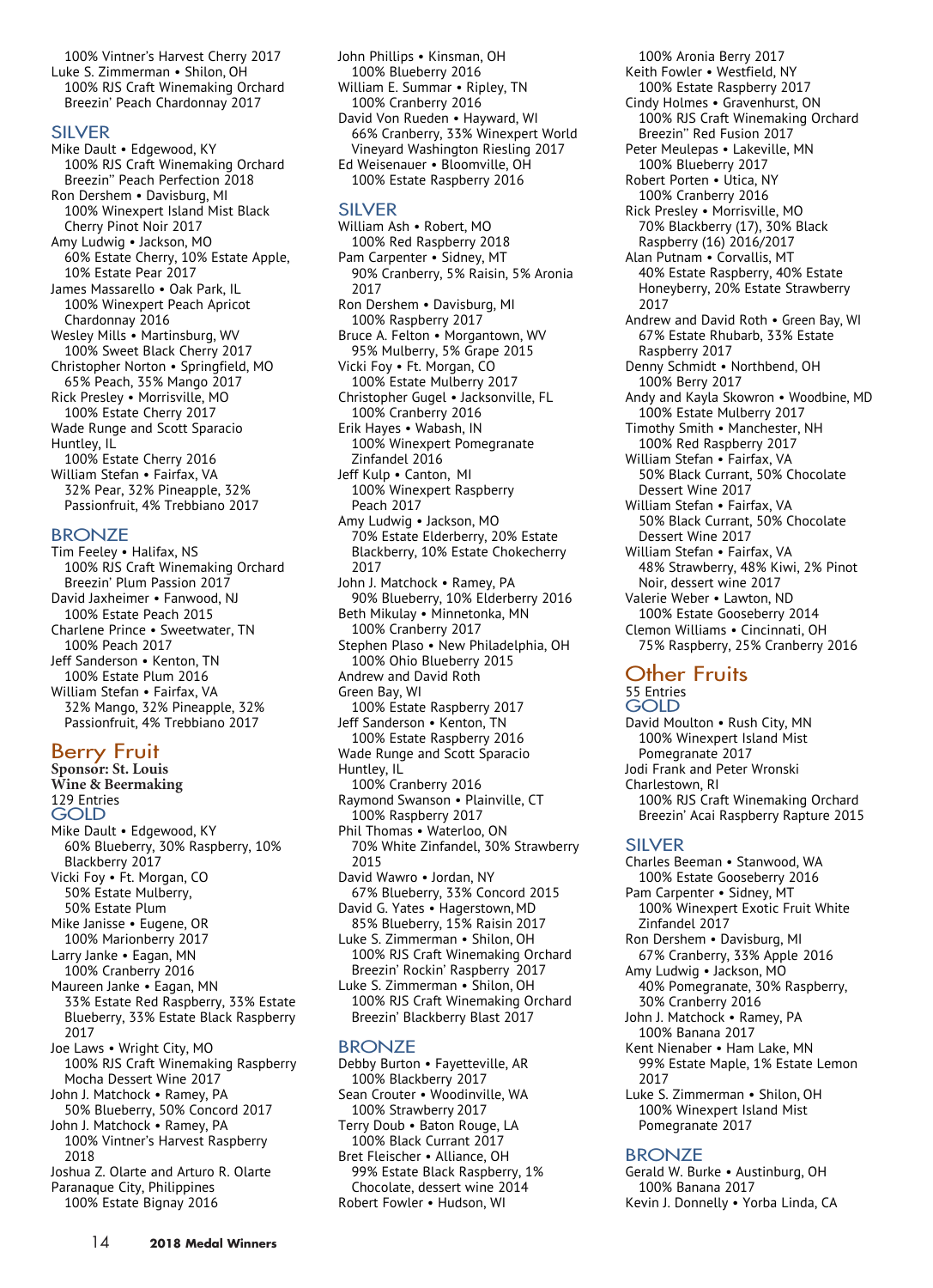100% Estate Lime 2017 Robert Fowler • Hudson, WI 100% Blood Orange 2017 Tommy Harrigan • West Hartford, CT 100% iGoBru Black Currant 2016 Karen Piantek McDermott • Vernon, CT 99% Pineapple 1% Jalapeño 2017 Alfred Zorzi • Houston, TX 100% Banana 2017

#### Traditional Mead

#### **Sponsor: Steve's Brew Shop** 19 Entries GOLD Kevin Billington • Puyallup, WA 100% Blueberry Honey 2018 Debby Burton • Fayetteville, AR

100% Orange Blossom Honey 2017 Nicole Johnson • San Jose, CA 100% Bochet 2016

#### SILVER

David King • Huntsville, AL 100% Orange Blossom Honey 2016 John J. Matchock • Ramey, PA 100% Honey 2016 Aaron Nichols • Dover, NH 100% Estate Honey 2017

#### BRONZE

Sean Benjamin • Hainesport, NJ 100% Orange Blossom Honey 2017 Robert X. Joakimson • Concord, CA 100% Orange Blossom Honey 2017

#### Fruit Mead

#### **Sponsor: Steve's Brew Shop** 49 Entries GOLD Alan Braker • Sun Prairie, WI 70% Guava, 30% Clover Honey 2016 Jeff Ferris • Bemidji, MN 50% Honey, 50% Rhubarb 2017 Jeff Ferris • Bemidji, MN 33% Honey, 33% Rhubarb, 33% Blueberry 2017 Rick Howe • Los Lunas, NM 49% Honey, 49% Raspberry, 2% Blackberry Nicole Johnson • San Jose, CA 50% Honey, 25% Zinfandel, 25% Syrah 2017 Eric S. Olson • Valley Center, CA 70% Wildflower Honey, 29% Raspberry, 1% Chipotle Peppers 2018 Rick Presley • Morrisville, MO 75% Blackberry Honey (15), 25% Blackberry (17) 2015/2017 Tom and Suzanne VanderFeen Cape Girard, MO 85% Honey, 15% Peach 2016 David Noone and LiVasquez-Noone

San Ysidro, CA 50% Estate Orange Blossom Honey, 50% Estate Mango 2015 Steven White • Sandusky, OH

# 50% Honey, 50% Elderberry 2017

#### SILVER

Dustin Bergen • Lincoln, CA 50% Orange Blossom Honey, 50% Apple 2016 Jeff Ferris • Bemidji, MN 33% Honey, 33% Rhubarb, 33%

Strawberry 2017 Robert X. Joakimson • Concord, CA 75% Orange Blossom Honey, 25% Raspberry 2017

#### **BRONZE**

Andrew Bajorek • Clive, IA 80% Mulberry, 20% Blueberry 2016 Cindy Bank • Painesville, OH 85% Clover Honey, 13% Raspberry, 1% Raisin, 1% Lemon Jeff Ferris • Bemidji, MN 50% Honey, 50% Blueberry2017 James Harvey • Edmond, OK 50% Wildflower Honey, 40% Cabernet Sauvignon, 10% Elderberry James Harvey • Edmond, OK 90% Cabernet Sauvignon, 9% Elderberry, 1% Wildflower Honey 2017 Nicole Johnson • San Jose, CA 50% Honey, 50% Cabernet Sauvignon 2017 Nicole Johnson • San Jose, CA 50% Apple, 50% Rhubarb 2017 Ted Mack • Oklahoma City, OK 55% Strawberry, 45% Orange Blossom Honey 2017 Jack Mandula • Alpharetta, GA 53% Estate Berry, 47% Estate Wild Honey 2017 Daniel E. Rose • Motley, MN 80% Woodland Flower Honey, 20% Wild Chokecherry 2017 Greg Thanavaro Town & Country, MO 75% Estate Lychee, 24% Honey, .5% Maple Syrup, .5% Pumpkin Spice 2017

#### Herb and Spice Mead

#### **Sponsor: Ancient Fire Mead & Cider** 12 Entries

- SILVER Michelle Alger • Port Orchard, WA 80% Lemon, 20% Basil Chad Mitchell • Dauphin, PA 33% Honey, 33% Orange, 33% Chamomile 2016
- Samantha Starr Hunter Brooklyn, NY 80% Dandelion, 20% Wildflower Honey 2016

#### **BRONZE**

Cindy Bank • Painesville, OH 75% Apple, 23% Carmelized Honey, 1% Nutmeg, 1% Allspice

#### Flower or Vegetable 42 Entries

- GOLD
- David Jaxheimer Fanwood, NJ 100% Estate White Beet 2014 Debbie Pajala • Brantwood, WI 80% Estate Dandelion, 20% Estate Raspberry 2017 William Stefan • Fairfax, VA
- 48% Lavender, 48% Tangerine, 2% Pinot Noir, dessert wine 2017 David G. Yates • Hagerstown, MD 90% Pumpkin, 10% Raisin 2010/2016

#### SILVER

David Jaxheimer • Fanwood, NJ 99% Estate Sweet Potato, 1% Spice 2014 Samantha Starr Hunter • Brooklyn, NY

100% Dandelion 2016 David Noone and LiVasquez-Noone San Ysidro, CA 48% Lemon, 48% Lime, 2% Spearmint 2016

#### BRONZE

David Jaxheimer • Fanwood, NJ 100% Pumpkin 2014 Debbie Pajala • Brantwood, WI 95% Estate Dandelion, 5% Ginger 2017 Alan Putnam • Corvallis, MT 100% Estate Rhubarb Andrew and David Roth • Green Bay, WI 100% Estate Rhubarb 2017

Port Style 82 Entries GOLD Dan and Juli Adams • Palisade, CO 100% Estate Cabernet Sauvignon 2015 Mike and Tish Bachleda Schaefferstown, PA 100% Winexpert Speciale Selection Port 2013 Michael Brouillette • Baton Rouge, LA 100% RJS Craft Winemaking Cru Specialty Black Forest Dessert Wine 2017 Todd Cunningham • North Vancouver, BC 100% RJS Craft Winemaking Cru Speciality Black Forest Dessert Wine 2017 Mike Hammerly • Seoalia, MO 100% Winexpert Speciale Chocolate Raspberry 2014 Joseph Hansen • Kenwood, CA 100% Petite Sirah 2014 Leslie Hart • Hagerstown, MD 100% Winexpert Apres Chocolate Salted Caramel Dessert Wine 2017 Robert X. Joakimson • Concord, CA 100% RJS Craft Winemaking Cru Raspberry Mocha Dessert Wine 2017 Nicole Johnson • San Jose, CA 100% Syrah, port style 2017 Laura Kramer • Massapequa, NY 100% Winexpert Speciale Chocolate Salted Caramel Dessert Wine 2016 Lise Mailloux • Quebec City, QC 100% RJS Craft Winemaking Cru Specialty Raspberry Mocha Dessert Wine 2016 Alan Putnam • Corvallis, MT 100% Honeyberry Sandy Shivas • Ilion, NY 100% RJS Craft Winemaking Cru Specialty Black Forest Dessert Wine 2017 Sandy Shivas • Ilion, NY 100% RJS Craft Winemaking Cru Sepcialty Toasted Caramel Dessert

100% Winexpert Speciale Raspberry

50% RJS Craft Winemaking Coffee, 50% RJS Craft Winemaking Caramel

100% RJS Craft Winemaking Cru Specilaty Brandy Cassis Dessert Wine

Wine 2017 Sandy Shivas • Ilion, NY

2016

Dessert Wine 2017 William Stefan • Fairfax, VA

Dessert Wine 2017 Bud Witter • Kitchener, ON